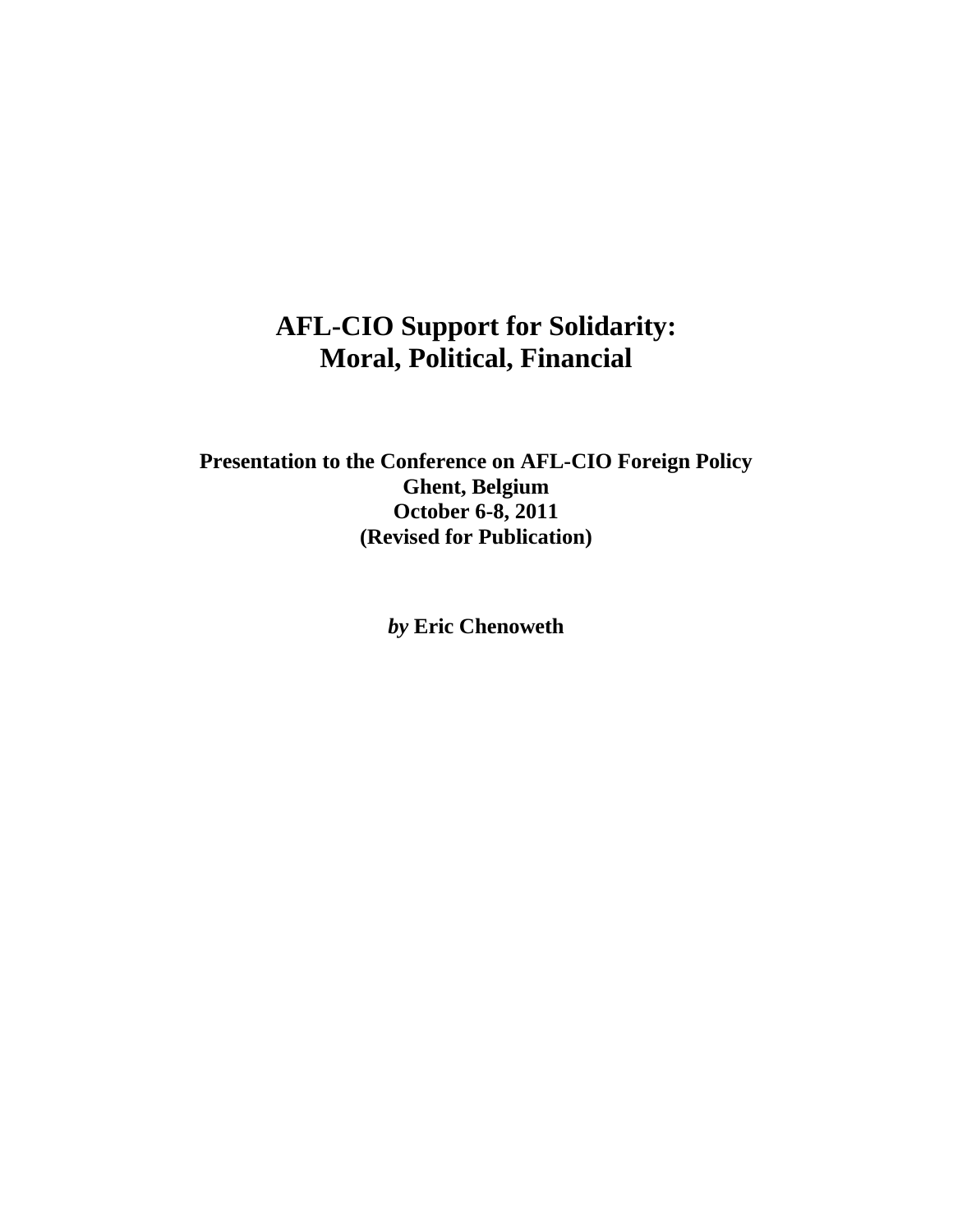# **AFL-CIO Support for Solidarity: Moral, Political, Financial**

#### *by* **Eric Chenoweth**

*The following is a revised and edited version of a presentation given to the "Conference on the Foreign Policy of the AFL-CIO," organized by the Institute for Social History in Belgium and held in Ghent on October 6-8, 2011. All of the presentations, which covered many of the AFL and AFL-CIO's international activities from the 1930s onward, have been revised and prepared for publication by Palgrave Macmillan Press as* American Labor's Global Ambassadors*, edited by Robert Anthony Waters, Jr. and Geert van Goethem. Eric Chenoweth is founder and codirector of the Institute for Democracy in Eastern Europe in Washington, D.C.* 

#### **Introduction**

In response to the most important worker uprising of the Twentieth Century—the rise of the Solidarity trade union movement in Poland—America's labor movement, the AFL-CIO, carried out an unparalleled and comprehensive campaign of international solidarity and assistance that was essential to the Solidarity movement's survival and ultimate victory of over communism. This is not a controversial thesis. Many Solidarity leaders, including Lech Walesa, have said the same thing: Without the AFL-CIO and its president, Lane Kirkland, Solidarity would not have survived martial law.<sup>[1](#page-20-0)</sup> Others can make a similar claim on a more global scale about the ICFTU, which coordinated key help to the union. But the ICFTU's campaign relied heavily on the AFL-CIO and certainly no other national trade union federation compares in scale to its campaign.<sup>[2](#page-20-1)</sup> Even today, the AFL-CIO leadership, which otherwise shies from the federation's previous internationalism, cites Poland as a positive example of past AFL-CIO international activity.

Yet, the full scope and meaning of the AFL-CIO's campaign of support has been lost over the past 20 years, not just within labor ranks in the U.S. but also in Poland, where economic policies have deliberately diminished trade unions.<sup>[3](#page-20-1)</sup> There is hardly anyone in Poland's political class today who knows the importance of the AFL-CIO's or the ICFTU's efforts in helping to re-establish Poland's freedom.<sup>[4](#page-20-1)</sup> The purpose of this paper, therefore, is to describe the scope and diversity of the AFL-CIO's help, the breadth that this support had within the AFL-CIO's ranks, the extent of international cooperation, and the extent of the AFL-CIO's political efforts to maintain international pressure on the Polish regime to re-legalize the Solidarity trade union.<sup>[5](#page-20-1)</sup>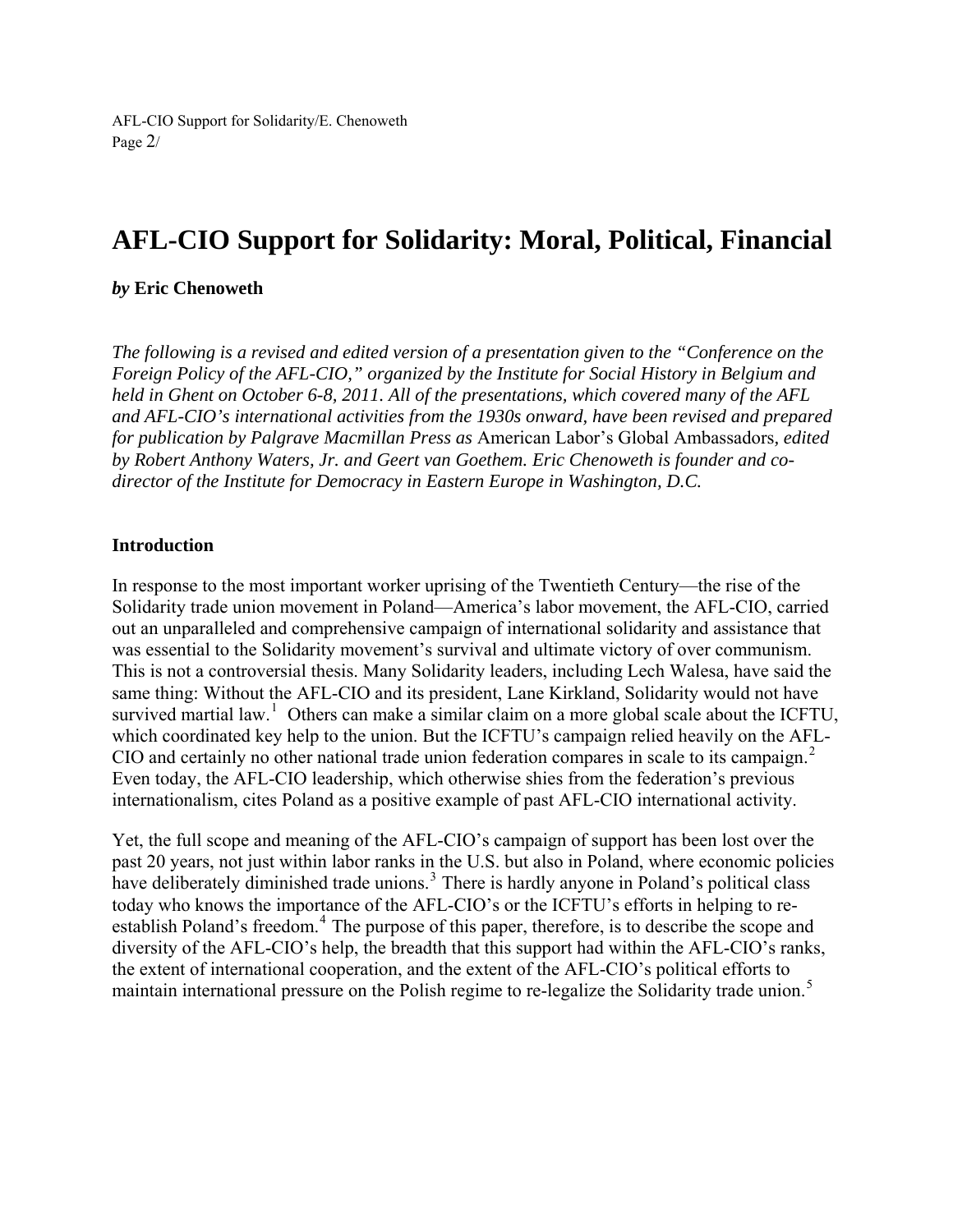AFL-CIO Support for Solidarity/E. Chenoweth Page 3/

#### **The Foundations of AFL-CIO Policy**

The AFL-CIO campaign for Solidarity was rooted in the federation's history, principles, and its long-time support for free trade unions throughout the world, beginning from AFL founder Samuel Gompers (1886–1924). Richard Wilson, former Director of Organizing for the AFL-CIO and Director of Special Projects for Eastern Europe and the (former) Soviet Union at the Free Trade Union Institute from 1989 to 1994, has described labor's international mission as "the ideology of free trade unionism," meaning "unions independent and free of government control, independent and free of political control, independent and free."[6](#page-20-1) This mission included an absolute antipathy to communism and communist-influenced and especially Soviet-influenced or dominated trade unions, which American labor viewed as anathema to free trade unions and a tangible threat to the international labor movement.

The first two presidents of the merged AFL-CIO, George Meany (1955-79) and Lane Kirkland (1979–1995), were both clearly identified politically for their anti-communism. They made clear, however, that their international policies were based not just on a "negative" struggle against communism but also on a "positive fight for democracy" and for free trade unions.<sup>[7](#page-20-1)</sup> Lane Kirkland, although not differing significantly from Meany, articulated labor's foreign policy in a slightly different manner than his predecessor. Influenced by events in Poland, he constructed a universal framework around the concept of freedom of association that encompassed all of labor's interests. He explained his approach in a speech in 1982:

While rejecting isolationism, we also reject the unprincipled pursuit of something variously described as "the national interest," or "pragmatism." It was the arguments of "national interest" or "pragmatism" that sped Chamberlain on his flight to Munich; that bred the plot to overthrow Mossadegh in Iran for the sake of big oil; and that inspired other excesses and adventures by the best and the brightest. We argue rather for a doctrine rooted in a universal and enduring proposition—the service of the aspirations of plain working people for freedom, a better life, and a fair share in the fruits of their  $labor<sup>8</sup>$  $labor<sup>8</sup>$  $labor<sup>8</sup>$ 

Tom Kahn, Kirkland's assistant and later his Director of International Affairs, put it this way:

Freedom of association is, in our view, the bedrock human right on which all the others depend for their defense and protection. Without it there is no check on the power of the unelected few to wage war on the many, both within and beyond their borders.<sup>[9](#page-20-1)</sup>

Kirkland insisted that the principle of freedom of association should not just determine *labor's* foreign policy but also *American* foreign policy; it was the Excalibur that could cut through the seemingly impenetrable rock of national interest and trade policy and of the false choice between "authoritarian" versus "totalitarian" regimes. In all his speeches on international affairs from this period on, Kirkland argued that a single standard for U.S. conduct in the world should be established based on the degree to which governments respected free trade unions.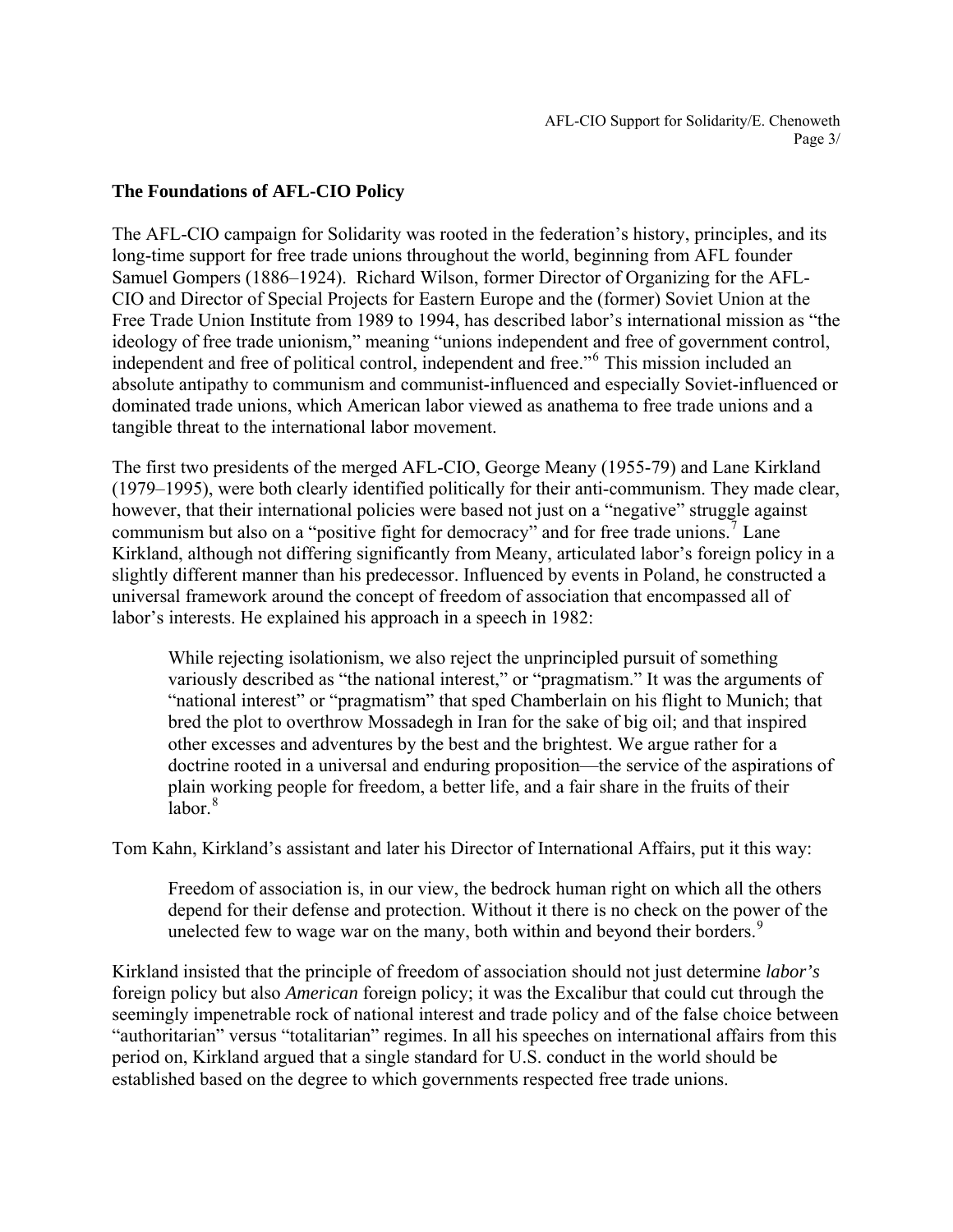AFL-CIO Support for Solidarity/E. Chenoweth Page 4/

In a video message to the First Congress of Solidarity in September 1981 (Kirkland was denied a visa to attend in person), he took "labor's gospel" of freedom of association to an even higher level:

For all who believe in peaceful relations among states, there is no task more urgent than unlinking human rights and freedom from the question of who owns the means of production. Freedom of association, of assembly, and of expression are the indispensable means by which the people of each nation can decide for themselves which forms of social and economic organization are most appropriate to their needs, their traditions, and their aspirations. To the extent that this principle is reflected in the conduct of government, doors will open on broader avenues to peace, to normal intercourse among nations, and to a more just allocation of resources.<sup>[10](#page-20-1)</sup>

This comprehensive philosophy drove the AFL-CIO's policy towards Poland in the 1980s.

## **The Rise of Solidarity and the AFL-CIO Response**

When workers organized scattered strikes in Poland in July 1980, there was very little notice in the Western press or by Western embassies. But the interest of the AFL-CIO's Tom Kahn was piqued immediately. Since 1974, he had been an assistant to the president for international affairs and editor of the International Affairs Department's *Free Trade Union News*. He had also become the AFL-CIO's go-to man in Washington, D.C. for anti-communist causes and for getting support for worker-related and dissident groups in the Soviet bloc.<sup>[11](#page-20-1)</sup>

For Kahn, as well as the AFL-CIO's European Representative, Irving Brown, these early strikes in Poland were an important signal that the workers had not given up despite three failed uprisings (in 1956, 1970, and 1976). Their contacts with Eastern Europeans had led them to the belief that the Soviet bloc, far from being stable, was a powder keg of worker discontent.<sup>[12](#page-20-1)</sup> Kahn devoted the July issue of the *Free Trade Union News* to the strikes and the history of opposition and workers' protests in Poland. He rushed the issue to print and increased its distribution.<sup>[13](#page-20-1)</sup>

Lane Kirkland also sensed that a major development was occurring. When a second wave of strikes broke out, including at the Gdansk Shipyards, he did not hesitate. On August 20, he held a major press conference—before any outcome could be predicted but early enough to try to influence things positively. He pledged the AFL-CIO's full support for the strike movement and he criticized the Carter administration for its silence in the face of a truly momentous event.<sup>[14](#page-20-1)</sup> On August 23, he telegraphed the general secretary of the International Transport Federation and Otto Kersten, general secretary of the International Confederation of Free Trade Unions, to encourage participation in a boycott action against all Polish ships, already undertaken by the AFL-CIO's International Longshoreman Association, until the Polish government accepted the workers' demand for free trade unions. (The ITF responded positively, which proved a key external pressure on the Polish government during the crucial time of negotiations.)<sup>[15](#page-20-1)</sup>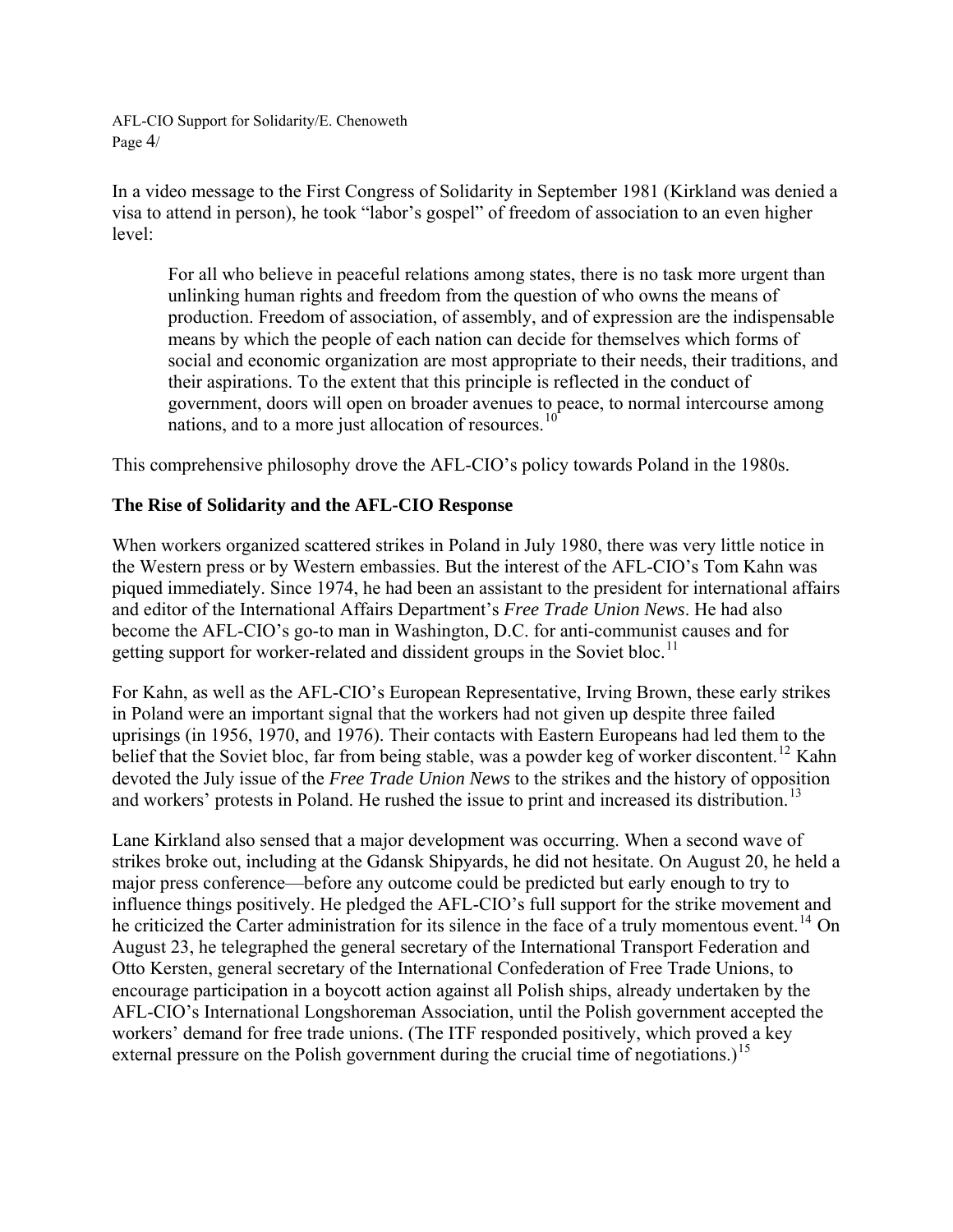On August 31, the Polish government and 21 Interfactory Strike Committees signed the Gdansk Accords, which included a major breakthrough: Polish workers now had the right to form independent unions. On September 4, a specially convened General Board meeting of all AFL-CIO affiliates—the federation's highest elected authority—was specially convened to approve the establishment of a Polish Workers Aid Fund with an initial contribution from the AFL-CIO of \$25,000.<sup>[16](#page-20-1)</sup> Lane Kirkland appealed to union leaders not just to contribute but also "to undertake a campaign to raise funds within your organizations."

Prior to the action, President Carter and Secretary of State Edmund Muskie asked Kirkland not to establish the fund out of the fear that it would provoke the Soviet Union or the Polish authorities. At a press conference to announce the fund, Kirkland responded publicly to the U.S. government's attempt at behind-the-scenes pressure:

We are not concerned about governmental policy or government discretion. That is a matter for governments. Our independent policies, positions, and practices are the essence of free trade unionism. . . . In my view, the establishment of a free trade union movement in the state of Poland—far from representing a threat to peace or a threat to the stability of the world or of Europe—ought to serve the cause of peace.<sup>[17](#page-20-1)</sup>

The Solidarity movement carried out the largest and fastest trade union organizing drive in history, reaching ten million members by the end of September. By that time, the union knew it had a strong ally in the AFL-CIO that would support it in all important ways—moral, financial, and political. While there were significant messages of solidarity and pledges of support to the Polish workers from the international trade union movement, especially the ICFTU, the AFL-CIO's immediate willingness to raise funds on Solidarity's behalf and its rejection of the timid policy of the Carter administration was a particularly important signal.

Tom Kahn was given the assignment of coordinating the PWAF and of coordinating the AFL-CIO's overall campaign to support Solidarity. During Solidarity's legal existence, between  $$250,000$  and  $$300,000$  was raised for the Fund.<sup>[18](#page-20-1)</sup> Contributions ranged from \$10,000 (from a number of affiliates) to \$1 (from a retired union worker). The campaign reached millions of trade union members through publications and fundraising events. There were approximately twenty thousand individual and bundled contributions. Many union federations organized events that yielded several hundred to several thousand dollars, while union stewards raised money at plant gates. Frontlash, the youth arm of the AFL-CIO, set up tables at all regional AFL-CIO events to sell items with the Polish union's famous Solidarność symbol and to solicit donations. In coordination with the Young Social Democrats, it organized the Polish Workers Task Force, which had student groups at more than 100 campuses raising funds. Together, the groups earned more than \$50,000 in sales of t-shirts, buttons, and bumper stickers.<sup>[19](#page-20-1)</sup>

To send assistance to Solidarity, the AFL-CIO used direct and indirect means. In all cases Solidarity's elected officials and representatives directed where the assistance would go, often in exacting detail (types of ink, volumes of paper, types of reproduction machines, models of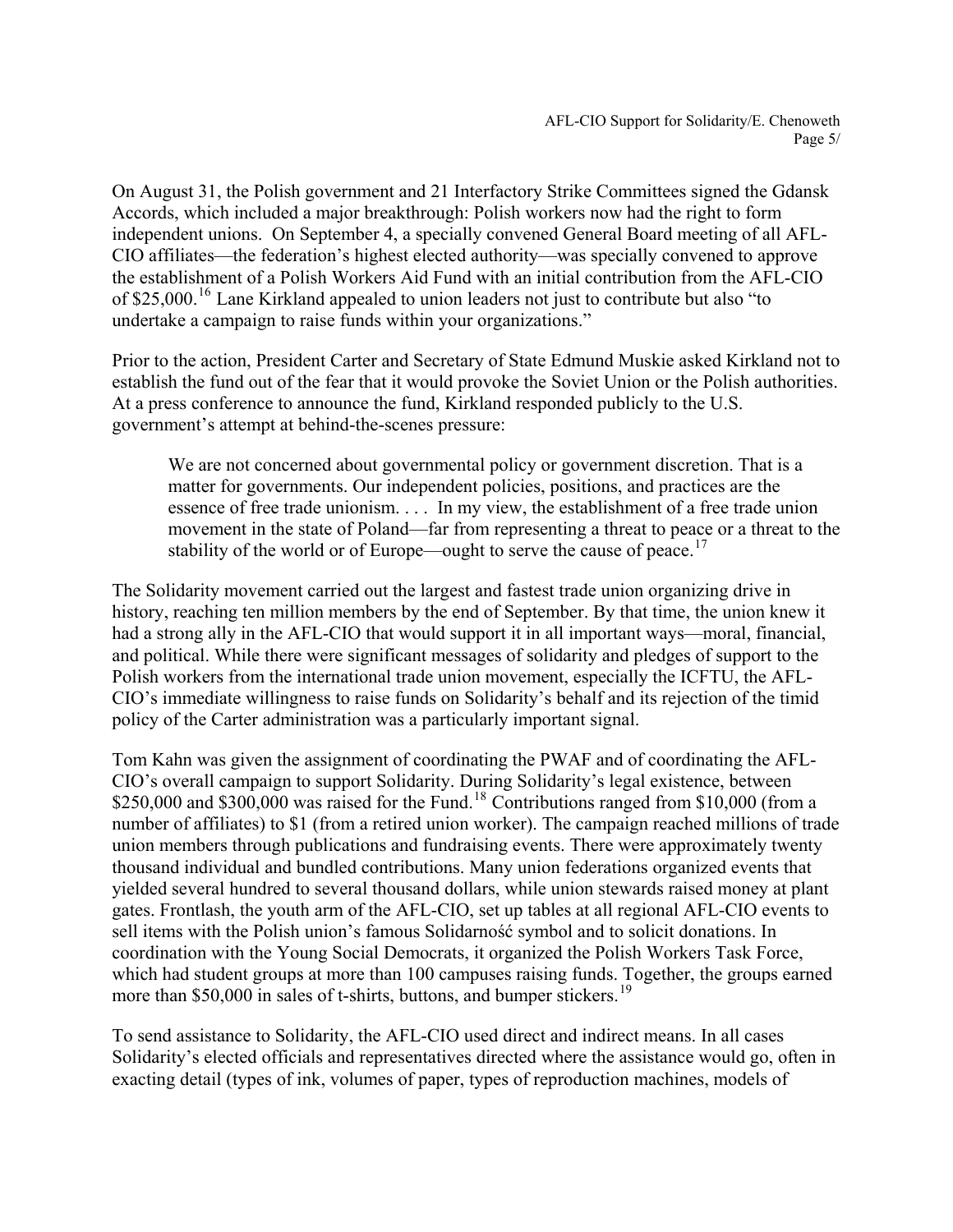AFL-CIO Support for Solidarity/E. Chenoweth Page 6/

cameras, etc.) conveyed in meetings with Kahn in Europe and the U.S. or through other AFL-CIO officials. At least half of the funds, \$100,000, was sent through the ICFTU (in April and July 1981), which it recently rejoined. Most of the support was given to Solidarity in the form of equipment and supplies—including a large printing press for producing Solidarity's national publications, and smaller printing machines, duplicators, telexes, cameras and other supplies for most of the regional offices. The ICFTU made specific transport arrangements in Sweden with the Swedish labor federation's support. In many regions where equipment was delivered, it was safeguarded in expectation of a crackdown.<sup>[20](#page-20-1)</sup>

It should be noted that at no time did the AFL-CIO or ICFTU attempt to influence the type or form of Solidarity's trade union organization, which several other writers have noted was a negative aspect of AFL-CIO policy in some other countries, especially those where there was a high degree of communist influence. The reason for the lack of interference, perhaps, lies in the inherent independence of Solidarity from any political party or government control or influence. Given the union's origins, communist influence was never an issue. Solidarity's regional structure was never questioned.

Kirkland and Kahn took an avid interest in the course of events in Poland and in strategies to help it, including through affecting U.S. policy.<sup>[21](#page-20-1)</sup> The AFL-CIO sought to increase pressure on the Soviet Union and the Polish regime in order to forestall a crackdown by announcing *in advance* of such an event that comprehensive sanctions would be imposed, including calling in the Polish debt, instituting a grain embargo on the Soviet Union, and imposing a trade and credit embargo with all of the Soviet bloc. In the view of the AFL-CIO's leaders, if Soviet and Polish officials did not believe strong action would be taken they would not be deterred in the least from cracking down on Solidarity. But both the Carter and Reagan Administration were not interested in a comprehensive policy and only expressed strong (but unspecified) warnings against a Soviet invasion (but not an internal crackdown) in December 1980 and again in April 1981, when a build-up of Warsaw Pact and especially Soviet forces had been detected.<sup>[22](#page-20-1)</sup>

Following those early crises, Kirkland and Kahn both concluded that the Soviet Union was not likely to intervene directly and that the troop build-ups were meant for intimidation purposes to bolster a Polish communist government crackdown. This view was based on several considerations: the drain on the Soviet Union of its invasion of Afghanistan, the Soviets' weakening economic conditions, and, most importantly, the unique mass nature of the Solidarity movement. Indeed, in Kirkland's and Kahn's view, the lack of a crackdown over time held a real significance: Clearly, the Soviet and Polish regimes understood there were significant problems in organizing a crackdown on a ten million-member trade union and a national political movement encompassing the vast majority of the population (including one-third of the communist party's membership). They came to the view that not only should there be clearly articulated disincentives to a crackdown on Solidarity, but also that incentives should be offered to the Polish government not to crack down on Solidarity in an attempt to extend as long as possible its legal existence. While this view was supported by Solidarity leaders, it put them at odds with anti-communist allies in the U.S. like the neoconservatives, who believed a crackdown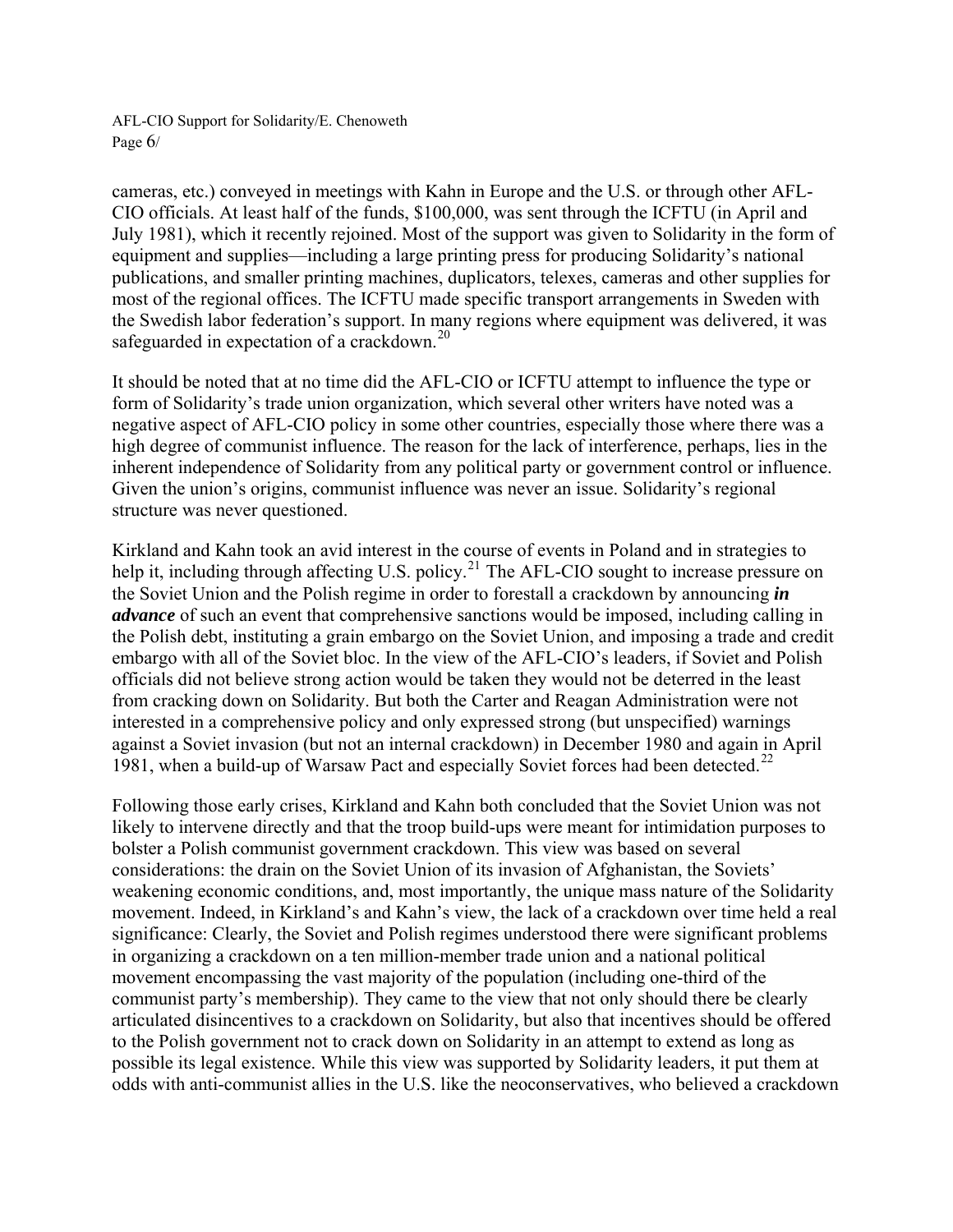was inevitable and anything given to the Polish government before a crackdown would simply provide fuel for the crackdown.<sup>[23](#page-20-1)</sup>

Kirkland and Kahn believed that Solidarity had changed the anti-communist equation of the Cold War fundamentally and institutionally and that this changed equation required a rethinking of traditional foreign policy stances. In their view, what was happening in Poland was no less than the rise of a revolutionary mass movement—with ten million trade union members and the backing of nearly the entire population—offering hope for peacefully changing the Communist system in Poland and potentially the entire Soviet bloc. The longer Solidarity was kept alive, the greater the possibility of achieving that end.<sup>[24](#page-20-1)</sup> In December 1980, Tom Kahn elaborated on this view:

. . . serious American efforts should be directed not merely to frustrating Soviet expansionism but at attacking its roots in the totalitarian structure. . . . I believe our ultimate objective must be the dismantling, by non-nuclear means, of the Communist system. Others may disagree but they are then obliged to describe their own view of the end for which unborn generations are asked to sacrifice. . . . It is one thing to tell young people that the road to peace and freedom is arduous and long; it is quite another to suggest that it stretches to nowhere.<sup>[25](#page-20-1)</sup>

Oddly, even within the new hard-line anti-communist Reagan Administration, Kahn found surprisingly weak support for his and Kirkland's views. Indeed, despite being provided plans and a timetable for an internal crackdown by a mole in the high command of the Polish military staff, the Administration never developed any policy to try to deter such a crackdown or even to warn Solidarity activists about its timing. There was only a policy to deter a Soviet invasion, which became increasingly less likely with the growing concentration of power in the hands of General Wojciech Jaruzelski after December 1980.<sup>[26](#page-20-1)</sup>

In Poland, Solidarity and its leadership faced repeated public attacks, attempts at subversion, provocations and organized violence, and a constant increase of political tensions aimed at undermining worker morale in the union. Despite the AFL-CIO's and others' many efforts to strengthen Solidarity, its legal existence was ended after 16 months with the imposition of martial law by General Wojciech Jaruzelski on the night of December 12-13, 1981.<sup>[27](#page-20-1)</sup>

## **The Imposition of Martial Law and the Underground Period**

Following the imposition of martial law, the AFL-CIO never lost faith in the union and maintained, even redoubled, its efforts in support of Solidarity. Immediately, individual unions and AFL-CIO structures at the local, state, and national levels organized or participated in dozens of demonstrations around the U.S. involving hundreds of thousands of workers, politicians, and public personalities. On January 30, 1982, in response to the ICFTU's call for a day of international solidarity, demonstrations were held in more than 30 cities and featuring widely bi-partisan speakers (e.g. Secretary of State Alexander Haig and Lane Kirkland appeared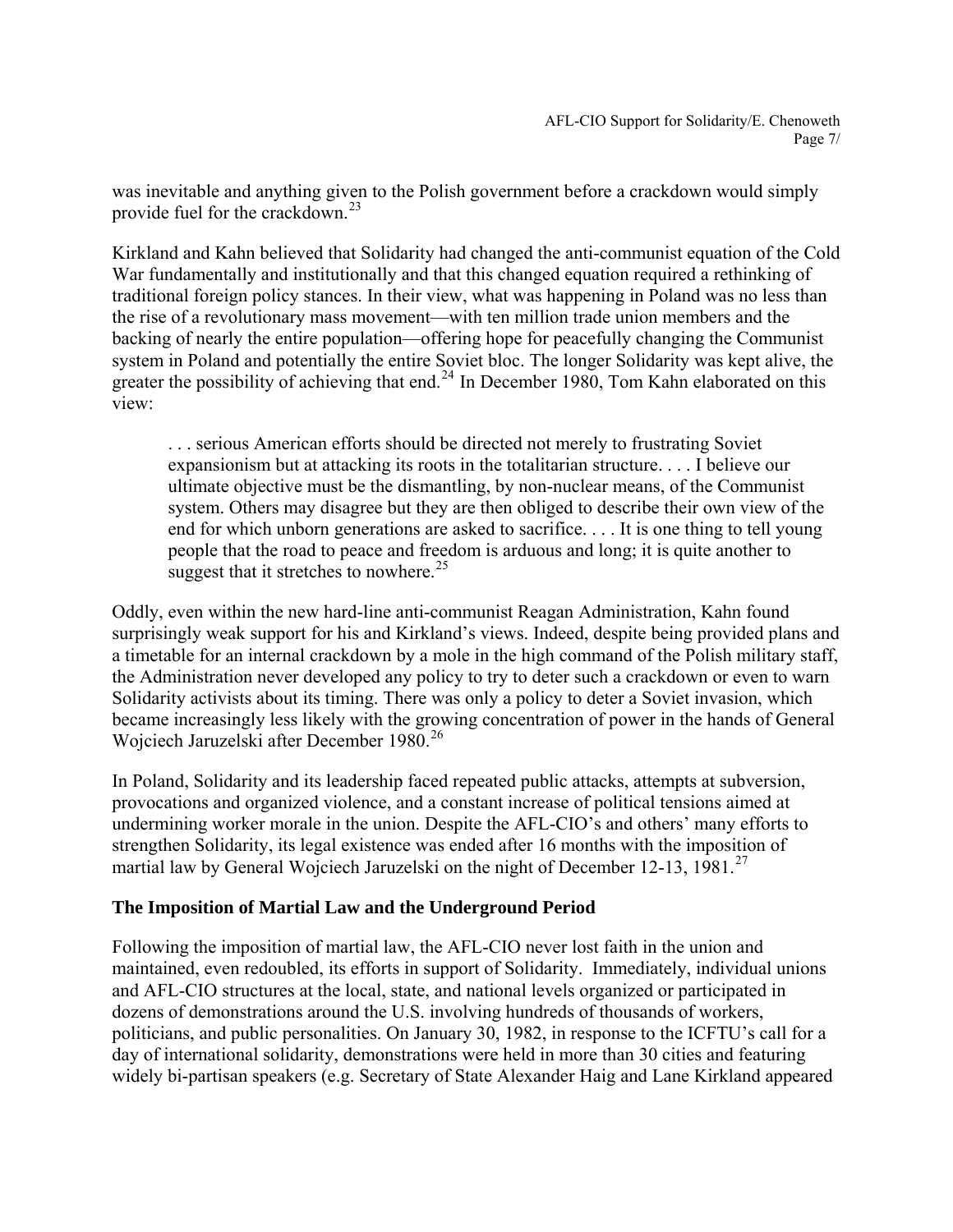AFL-CIO Support for Solidarity/E. Chenoweth Page 8/

together in Chicago). Affiliates gathered hundreds of thousands of signatures on petitions demanding the release of Lech Walesa and all Solidarity prisoners, which Kirkland delivered personally to the Polish embassy.[28](#page-20-1)

Kirkland quickly made a renewed call for donations to the Polish Workers Aid Fund to support Solidarity, reorganized in underground structures to carry out prolonged resistance to the martial law regime. An additional \$250,000 was raised among AFL-CIO affiliates and members, including through individual contributions and renewed t-shirt and button sales by Frontlash and the Polish Workers Task Force to thousands of trade unionists and students.

Kahn also encouraged affiliates and outside foundations to support the Committee in Support of Solidarity, a group established in New York on December 14 which quickly became an indispensable means for informing the American public of events in Poland, documenting human rights violations, keeping Solidarity in the public eye, and raising funds for Solidarity underground. Over the period of martial law, unions were the most steadfast supporters of the Committee, including its fund to aid political prisoners and their families.<sup>[29](#page-20-1)</sup>

Over time, maintaining public attention on Solidarity became harder and harder as the media lost interest. To keep the campaign in the news, the AFL-CIO would organize innovative events—in 1983, an exhibition of underground Solidarity books and publications; in 1984, a special showing of the television production of "Squaring the Circle," playwright Tom Stoppard's account of the rise of Solidarity, with Stoppard in attendance—in order to keep the Washington public, including major politicians (Speaker of the House Tip O'Neil, Senator Ted Kennedy, and other elected officials attended), focused on the continuing underground struggle of Solidarity and the need for undiminished support.

Starting in late 1982, the AFL-CIO began lobbying for the creation of the National Endowment for Democracy (NED), an idea of the Reagan Administration whose many Democratic Party skeptics required assuaging by a trusted ally. The AFL-CIO's lobbying convinced many lawmakers of the need for the NED, especially the crucial need to support Solidarity, providing enough votes to pass initial funding for the endowment. One of the NED's main tasks throughout its early years was to administer a Congressional earmark for Solidarity to be given to the AFL-CIO's Free Trade Union Institute, beginning at \$250,000 and growing to \$1 million.<sup>[30](#page-20-1)</sup>

Mostly, the aid was used to help the Solidarity movement reorganize and stabilize itself underground. From the total raised by the PWAF, the AFL-CIO sent \$100,000 to the ICFTU's Solidarity fund in July 1982 at the request of the new general secretary, John Vanderveken. The first priority for the fund was to provide humanitarian aid for political prisoners and their families and for Solidarity activists underground. Later, aid also went for equipment and general financial support.[31](#page-20-1) As a result of the increased funds available through the NED, the AFL-CIO was able to step up its financial and material support for Solidarity underground to ensure its continuation and ongoing active resistance to martial law.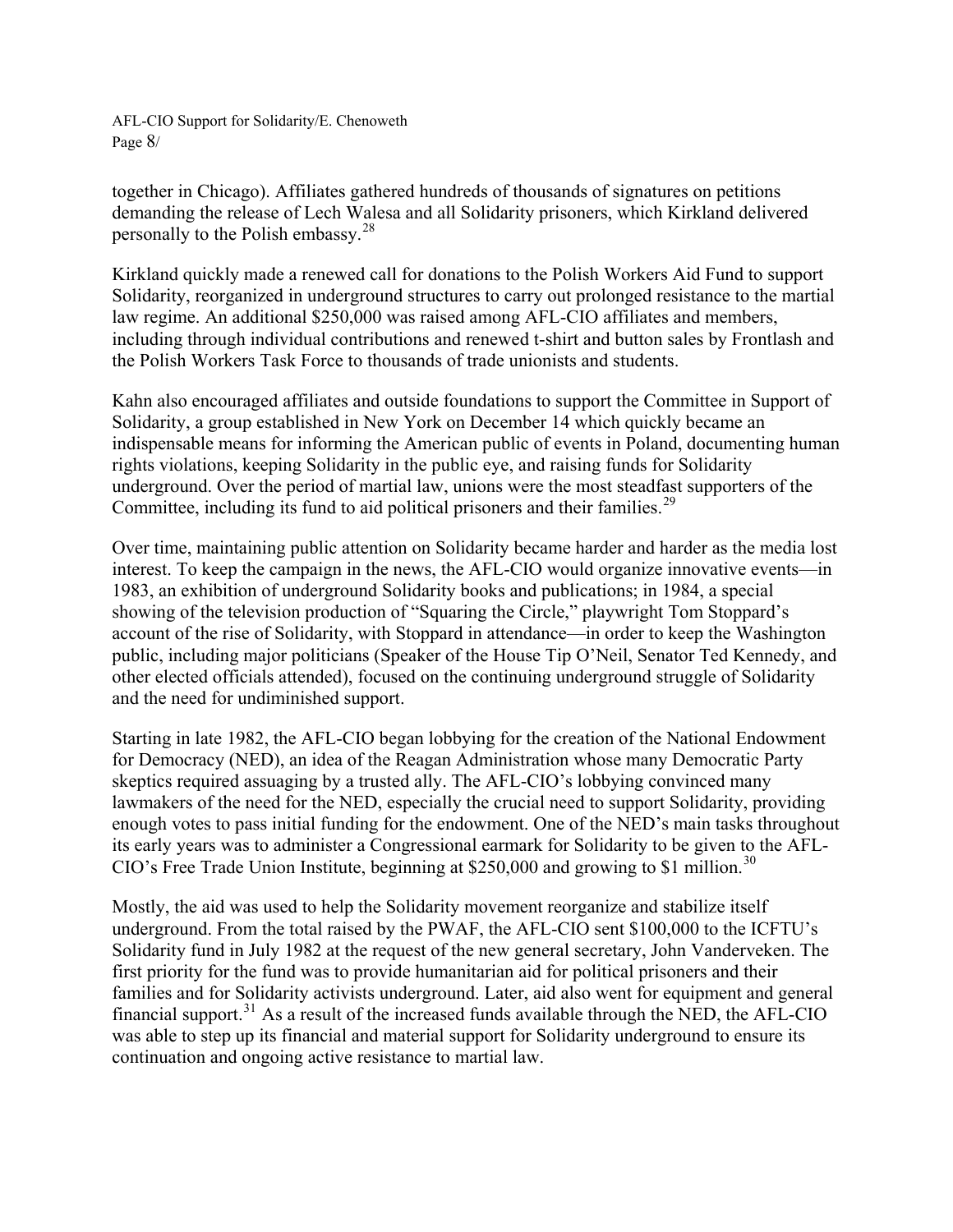The Coordinating Office Abroad of NSZZ Solidarnosc was designated to represent Solidarity outside of Poland by both Lech Walesa and the Temporary Coordinating Commission (TKK) of Solidarity, a national underground structure made up of elected Solidarity representatives of regions who had escaped arrest. Aid was determined by Solidarity's TKK and regional underground structures as communicated to the Office Abroad. In fact, the centralization of aid through the office, which coordinated all assistance with the ICFTU, posed several problems, one being that too much aid went through one channel that was intensely targeted by both Soviet and Polish security services. The Office Abroad lacked competence in the field of smuggling and it experienced a number of confiscations of transports. In one instance, a three-truck convoy was seized at the Swedish border. The conspicuous transport was immediately seized at the border and the authorities organized a spectacle for TV, filling an entire Warsaw football stadium with the contents.  $32$ 

Tom Kahn used the large confiscation episode as a spur for greater support. "If they seize one transport, we will organize another one, and another one, and another one," he said.<sup>[33](#page-20-1)</sup> But Kahn did not ignore the several incidents of seizures. While continuing to recognize the authority of the Coordinating Office Abroad as the legitimate representative of Solidarity —an absolute requirement of free trade union protocol—the AFL–CIO also quietly opened additional channels to Solidarity, including through Miroslaw Dominczyk, the former chairman of the Kielce Region of Solidarity who had been in exile, and Irena Lasota, president of the Committee in Support of Solidarity who had been designated as the Western representative of the Mazowsze Region of Solidarity, among others. The AFL-CIO also encouraged the NED to support humanitarian aid to families of political prisoners as well as various structures and activities of what was called "independent society"—non-trade union initiatives in the fields of education, publishing, science, and culture that were part of the overall Solidarity movement.<sup>[34](#page-20-1)</sup>

Altogether, the AFL-CIO distributed approximately \$4 million in assistance to Solidarity and Solidarity-related structures.<sup>[35](#page-20-1)</sup> Even considering the seizures and the idiosyncratically driven nature of the aid program, the large scale of this support and the multiple channels that were developed overcame such difficulties and, by all accounts, played a crucial role, together with other international trade union assistance, in helping Solidarity survive the repressive years of 1982-89 and to regain its strength and legal status in 1988-89. The aid had an important effect. As described by Wiktor Kulerski, a member of Solidarity's national and Mazowsze Regional Coordinating Commissions, the international assistance provided not just concrete material and financial support, it also provided an essential morale boost—the knowledge that "we are not alone"—to a society in deep depression from years of martial law.<sup>[36](#page-20-1)</sup>

## **International Actions**

The AFL-CIO maintained a constant vigil in Washington and worked closely with the ICFTU not just in distributing aid to Solidarity but also in coordinating efforts in international fora to pressure the Polish government, especially through the International Labor Organization, and in organizing common worldwide demonstrations on significant Solidarity anniversaries, such as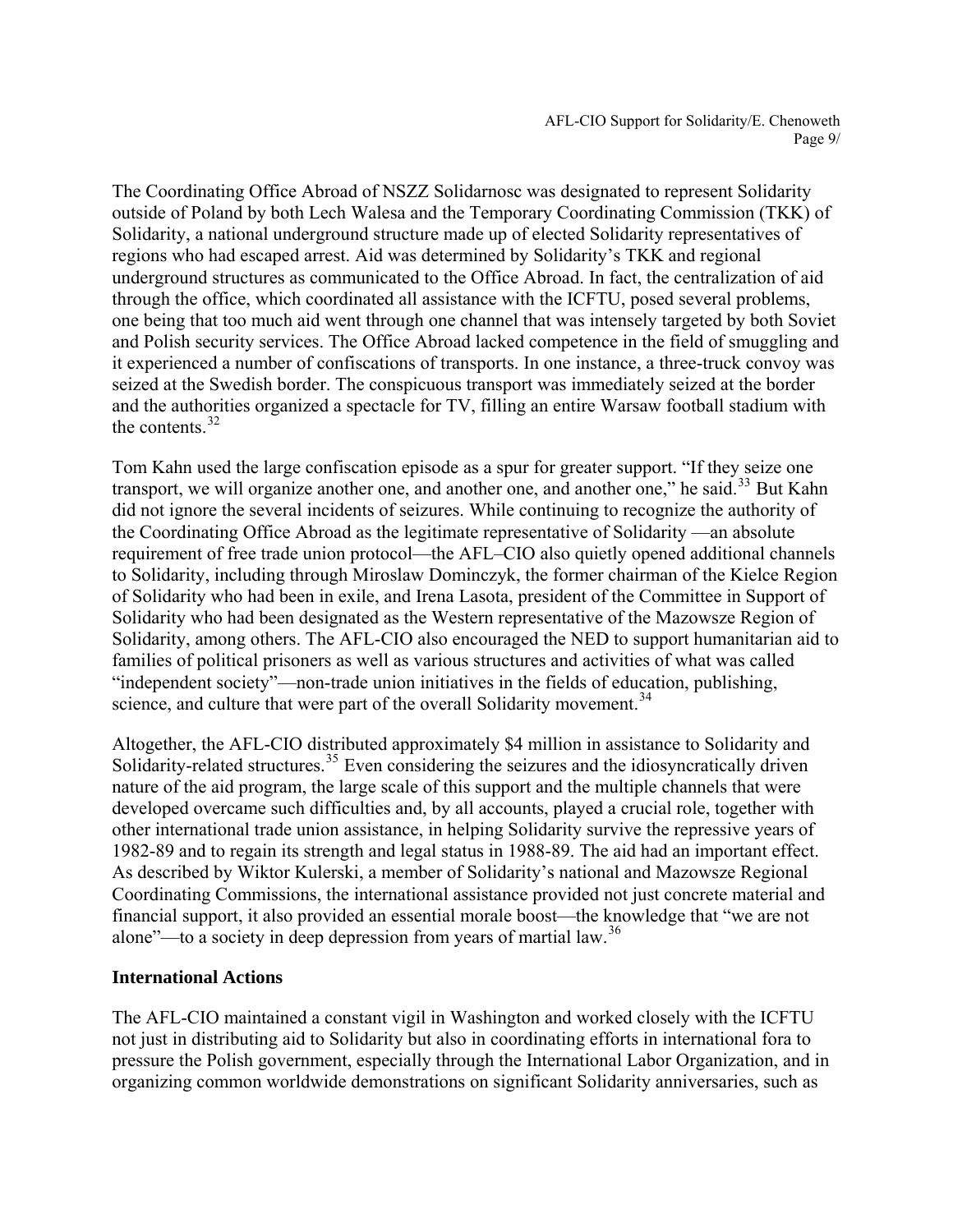AFL-CIO Support for Solidarity/E. Chenoweth Page  $10/$ 

August 31 and December 13.

In 1982 and 1983, Irving Brown, the long-time worker delegate for the U.S. to the International Labor Organization, worked with the ICFTU to press its complaint to the ILO, which resulted in an unprecedented Commission of Inquiry against the Polish People's Republic (PRL) for its violations of Conventions No. 87 on Freedom of Association and No. 98 on the Right to Organize and Bargain Collectively, the cornerstone standards of the ILO. When the Polish government refused to allow the Commission of Inquiry into Poland, the Commission issued a scathing report in 1983. It was the first such successful action against a communist government within the ILO and it further isolated the regime in the international community. More importantly, the ILO's actions forced U.S. and European governments to maintain Solidarity's demand for relegalization as a principal demand for lifting sanctions.<sup>[37](#page-20-1)</sup>

At the U.N. Commission on Human Rights, the U.S. State Department's Bureau of Human Rights worked with the AFL-CIO, the ICFTU, and the Committee in Support of Solidarity to present evidence of human rights abuses and to keep in place critical resolutions against the PRL, also a precedent regarding Soviet bloc countries within the human rights body.<sup>[38](#page-20-1)</sup>

All these efforts to assist Solidarity were brought to the attention of a large proportion of Polish society through RFE/RL (and to a lesser extent other foreign radios). The AFL-CIO was one of the RFE/RL's chief backers in the U.S. In particular, Lane Kirkland believed strongly in the importance of a communications lifeline to people in communist countries.

## **The AFL-CIO, the U.S. Government, and Sanctions**

One of the most significant roles that the AFL-CIO played following martial law was in influencing the Reagan Administration's policy towards Poland and the Soviet Union.

 As noted above, the AFL-CIO failed in getting the Carter and Reagan Administrations to adopt its policies prior to martial law—namely, offering incentives not to crack down on Solidarity and articulating clear disincentives to forestall a crackdown. When martial law was imposed, Secretary of State Haig said his Department was "caught off guard"—despite having had the plans for the crackdown delivered to the CIA by a high-placed mole. "The confusion" caused by the "sudden" imposition of martial law, he said, resulted in a surprising initial reaction by the U.S. government to encourage the "restoration of law and order" and warn "both sides to refrain from violence," implying that Solidarity was somehow equally at fault for the mass imprisonment, beatings, and killings of union activists and ordinary Polish citizens.<sup>[39](#page-20-1)</sup>

With the imposition of martial law, Kirkland believed that the US government should immediately enact a wide range of punitive actions against Poland and the Soviet Union proposed by the AFL-CIO. In sharp contrast to the State Department's wait-and-see approach, he called for swift and severe sanctions in response to "the state of war" in Poland with the aim of putting maximum economic pressure on the Polish regime and the Soviet Union to end martial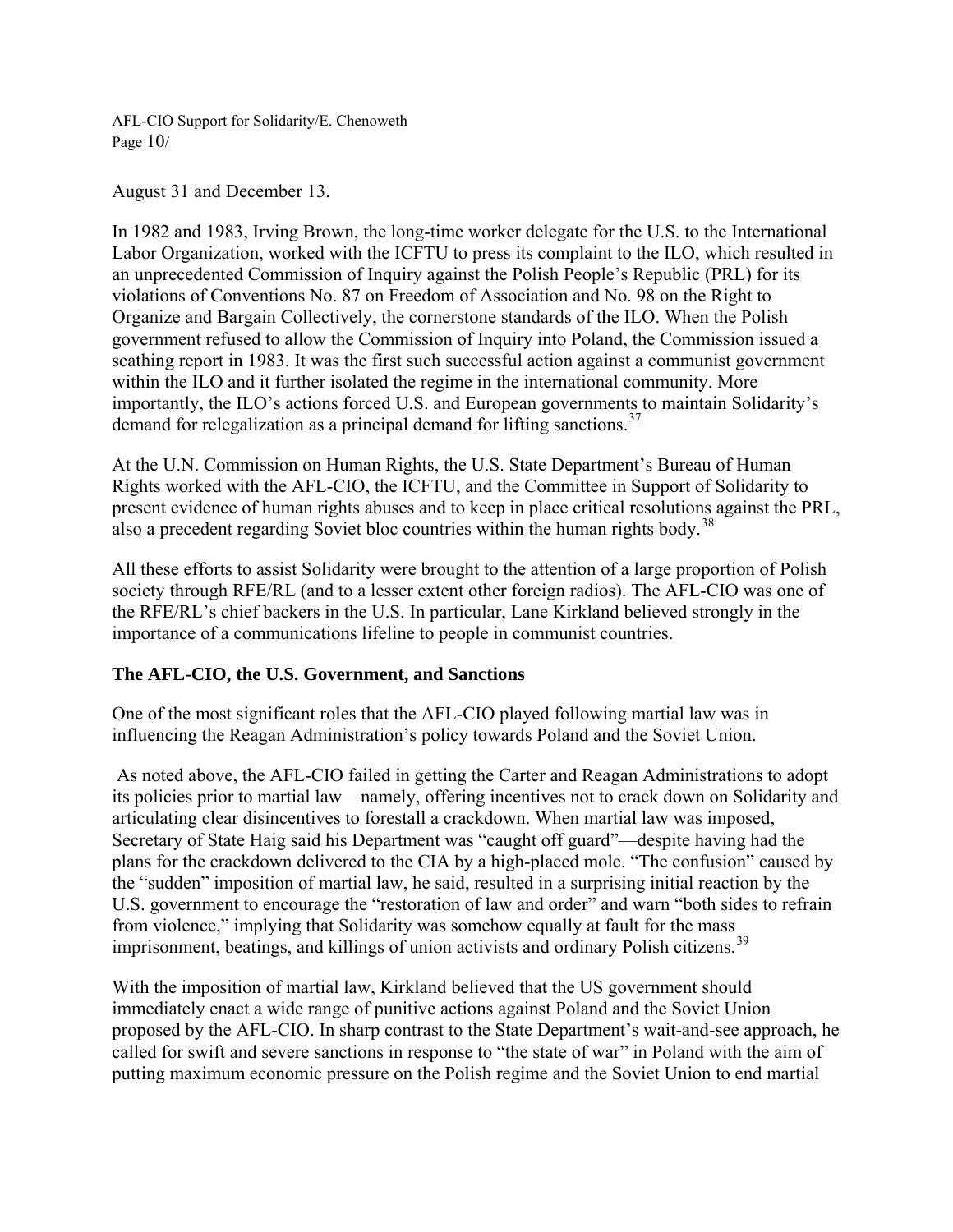law and re-legalize Solidarity.<sup>[40](#page-20-1)</sup> The sanctions he advocated included a trade embargo against the entire Soviet bloc, suspension of aid and credit to the Soviet Union, a transportation boycott on Poland, and calling in the Polish debt (then estimated at more than \$25 billion), which in fact was already in default.<sup>[41](#page-20-1)</sup> By tradition, the AFL-CIO believed in the coercive power of economic and political isolation of a country violating basic international rights or threatening its neighbors. The AFL had supported the anti-Nazi Boycott of the 1930s and there were many other examples where the AFL, before the merger, and the AFL-CIO had advocated in favor of sanctions and international boycotts in such diverse cases as South Africa, Chile, Iran, and the Soviet Union, among others. $42^{\circ}$  $42^{\circ}$ 

Kirkland's view combined moral and economic positions: namely a belief that economic sanctions were the only non-military means of influencing regimes that had become dependent on the U.S. for trade, aid, and loans. AFL-CIO leaders argued that seeking trade and other advantages with Communist dictatorships through credits and loans—the policy advocated by American businessmen and some social democratic and trade union leaders in Europe—rarely softened the behavior of dictatorships and generally allowed the regimes to purchase more and more sophisticated weapons to use against their own democratic movements. In the circumstances of martial law, Kirkland thought that not introducing severe sanctions on both the Polish People's Republic and the Soviet Union (as the ultimate instigator of the crackdown and guarantor of its success) was tantamount to appeasement and, worse, in effect meant actively helping the dictatorship in its repression of Solidarity. In essence, U.S. labor leaders believed it was the equivalent of funding Poland's Ministry of Internal Affairs.

Kirkland often called American capitalism "the soft-underbelly of freedom." His favorite example of business's moral neutralism was Walter Theobold, president of Citibank, who famously remarked before martial law, "Who knows which system works best? All we ask is 'Can they pay their bills?'" (In fact, they didn't even require that basic business practice as can be seen below.) Kirkland cited many other examples of amoralism within the business class, but he could find no example in which a business was willing to take a loss in profit in order to advance freedom. [43](#page-20-1)

Oddly, President Reagan was not in synch with the strong anti-communism of the AFL-CIO. His first response to martial law was to send a letter to Leonid Brezhnev asking him "to permit" a restoration of human rights in Poland, which Kirkland pointed out "was the first time an American President had accepted the premise of Soviet control over Eastern Europe."<sup>[44](#page-20-1)</sup> On December 18, 1981, four days after the "state of war" was launched, Reagan invited Kirkland to meet at the White House. Reagan, thinking this was an issue he and the AFL-CIO could agree on, was unprepared when Kirkland voiced strong criticism of the Administration's "unacceptably weak" policy. Kirkland lobbied for a trade blockade, a cut-off of credit to the Communist bloc (especially for grain sales to the Soviet Union), and the recall of the Polish debt. Surprisingly, President Reagan stated repeatedly that none of these actions could be taken and the possible range of his Administration's response to the crackdown was limited by the weakness of the NATO alliance  $45$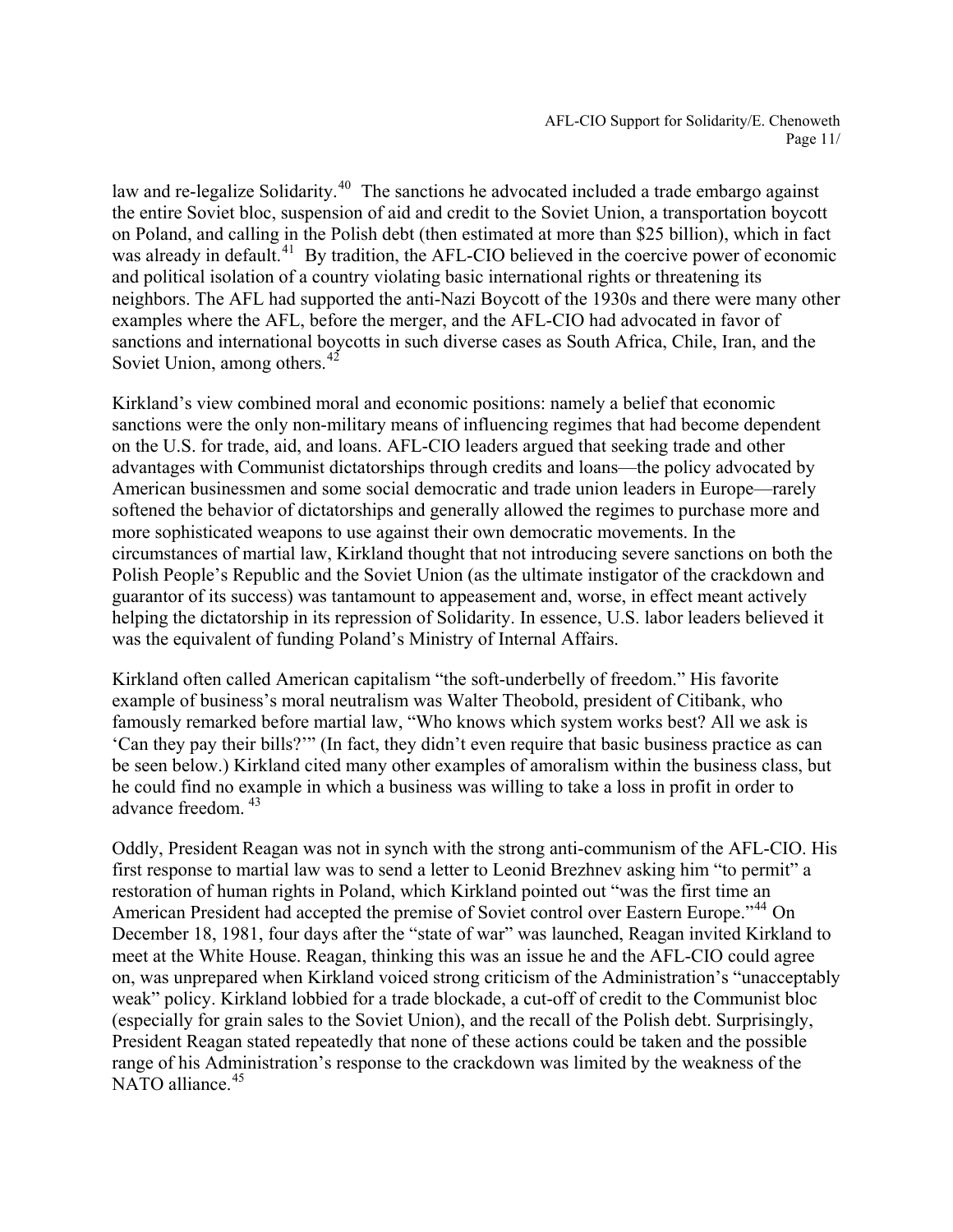AFL-CIO Support for Solidarity/E. Chenoweth Page 12/

On December 23, ten days after the fact, the Administration announced some, but mild, sanctions towards Poland (the most important of which was cancellation of a \$100 million agricultural credit given earlier that year, a suspension on negotiations of the debt in the Paris Club, and also a ban on air and fishing rights). On December 29, under continuing pressure from the AFL-CIO and others, the Reagan Administration announced limited trade sanctions on the Soviet Union, with further action promised if martial law were not rescinded. Only in October 1982, with the definitive act of the Polish Parliament to formally delegalize Solidarity, the Administration took one additional action by suspending Poland's Most Favored Nation (MFN) trade status.

Kirkland constantly dogged Reagan for his failure to impose the stronger sanctions he had promised on December 29 (and repeated on January 30, 1982 during the "Let Poland Be Poland" spectacle the administration organized). Kirkland charged that "bankers and businessmen," not anti-Communist principles or commitment to human rights, were driving US foreign policy. The banking industry had lobbied hard against calling in the Polish debt—the action that Kirkland and Kahn thought might have the most effect in pressuring the regime to restore the status quo ante. Instead, in January 1982, less than a month after the imposition of martial law, Reagan ordered that \$71 million in losses on already defaulted loans to private banks be covered by the United States, thereby absolving the Polish government from "paying its bills." In Kirkland's view, this allowed the Polish government to stay solvent. Even while suspending MFN later that year, Reagan forgave even more Polish debt in October 1982.<sup>[46](#page-20-1)</sup>

Kirkland and Kahn believed that what was happening in Poland was a clear matter for international intervention based on the regime's violation of internationally accepted human and worker rights. They argued that only by imposing outside—and serious—economic pressure on Poland and the Soviet Union in response to the imposition of martial law would there be *any*  possibility for changing the repressive treatment of Solidarity. The soft sanctions policy, on the other hand, including letting the Soviet Union off the hook for its responsibility in the crackdown, would only convince the Polish and Soviet regimes that even President Reagan didn't allow anti-communism in the way of business.

Kirkland argued that an immediate "reset" in policy was in order:

If our bankers and farmers have become hostages of the Soviet bloc—the reverse of what detente was supposed to accomplish—should we not move urgently to extricate ourselves from this situation, or should we go down the road to increasing dependence?<sup>[47](#page-20-1)</sup>

One basis for the AFL-CIO's position was the understanding that Solidarity, a mass workers' movement, would be difficult to destroy, an analysis contrary to most predictions by most policy makers and observers who expected Jaruzelski's military "coup" to "restore order and stability"—that is, social submission. Some, including Secretary of State Haig, even gave a sigh of relief that Solidarity had been crushed by an internal crackdown as opposed to Soviet invasion.[48](#page-20-1) But all information that came into the Federation's headquarters seemed to confirm the opposite, namely that the regime had failed fundamentally in eradicating the union, that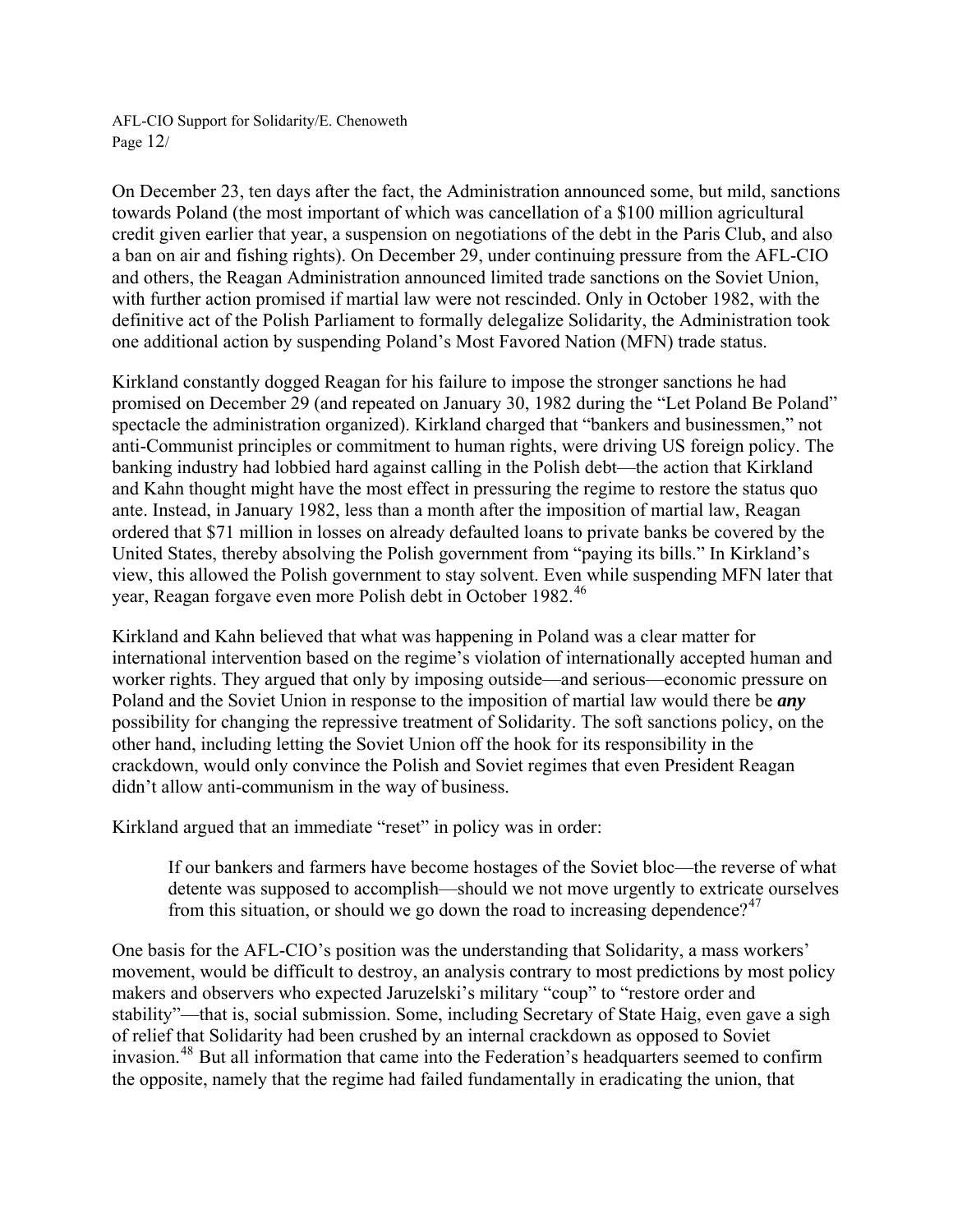workers' allegiance to Solidarity remained strong, and that underground Solidarity structures were being formed throughout the country, often led by prominent leaders who had escaped arrest and carried out their activities clandestinely. The AFL-CIO leadership concluded from the evidence that serious sanctions might succeed.<sup>[49](#page-20-1)</sup>

The State Department argued that a softer approach would lead to better results. Joined by big business and banks, it used every hint of softening offered by Jaruzelski—including a partial release of internees in July 1982, the formal lifting of the "state of war" in July 1983 ("a meaningless gesture," according to Solidarity's TKK, considering the enactment into law of most of its provisions), and the cat-and-mouse game of prisoner releases, new arrests, and threats in 1984, 1985, and 1986—to argue for a relaxation of sanctions and providing additional credits to the Polish government. Kirkland strongly and loudly disagreed. Despite the thaws, he argued, stifling repression continued. For the AFL-CIO, the task ahead was to mount sufficient long-term pressure on the Polish government and mobilize as much support as possible to force Solidarity's relegalization. Although the AFL-CIO thought the existing regime of sanctions was weak, they argued they had to be kept in place until the government released all political prisoners, relegalized Solidarity, and restored dialogue with Polish society. This had been the U.S. government's demand when it imposed sanctions and the AFL-CIO leaders believed that the government should see them through. In this view, the more that the Jaruzelski regime (and the Soviet Union) believed the sanctions were temporary and the more additional credits appeared to be a real possibility, the less likely they were to negotiate with an unbowed Solidarity.

Kirkland was very clear in his speeches that he considered the weakening of sanctions by the Reagan Administration and some European countries to be counterproductive so long as conditions for lifting them were not met, especially relegalization of Solidarity. Kirkland believed that the idea that additional credits to the Polish regime by European governments might somehow convince the Polish government to act nicely after seven years of brutality was, at best, misguided. Kirkland and his allies successfully pressed the administration to keep some sanctions in place until (nearly) all political prisoners were released and Solidarity was relegalized. This policy was supported by underground Solidarity structures such as the Temporary Coordinating Commission and, until 1986, by Lech Walesa. During this time, Poland was allowed entry into the IMF, the Paris Club renegotiated Poland's debt, and some minor sanctions (fishing and transportation rights) were removed, but the most important restrictions on trade and credits remained in place thanks to the ongoing external pressure by the AFL-CIO and other organizations.<sup>[50](#page-20-1)</sup>

Although the ultimate pressure that led to Solidarity's relegalization and Polish communism's collapse came from inside Poland—especially the outbreak of massive worker strikes in the summer of 1988—Kirkland believed that the combination of ongoing material and financial support for Solidarity with the maintenance of a basic U.S. sanctions regime that prevented Poland's reincorporation into the international trade and credit world was an essential element in pressing the government towards the release of political prisoners, Solidarity's relegaliztion, and negotiations.<sup>5</sup>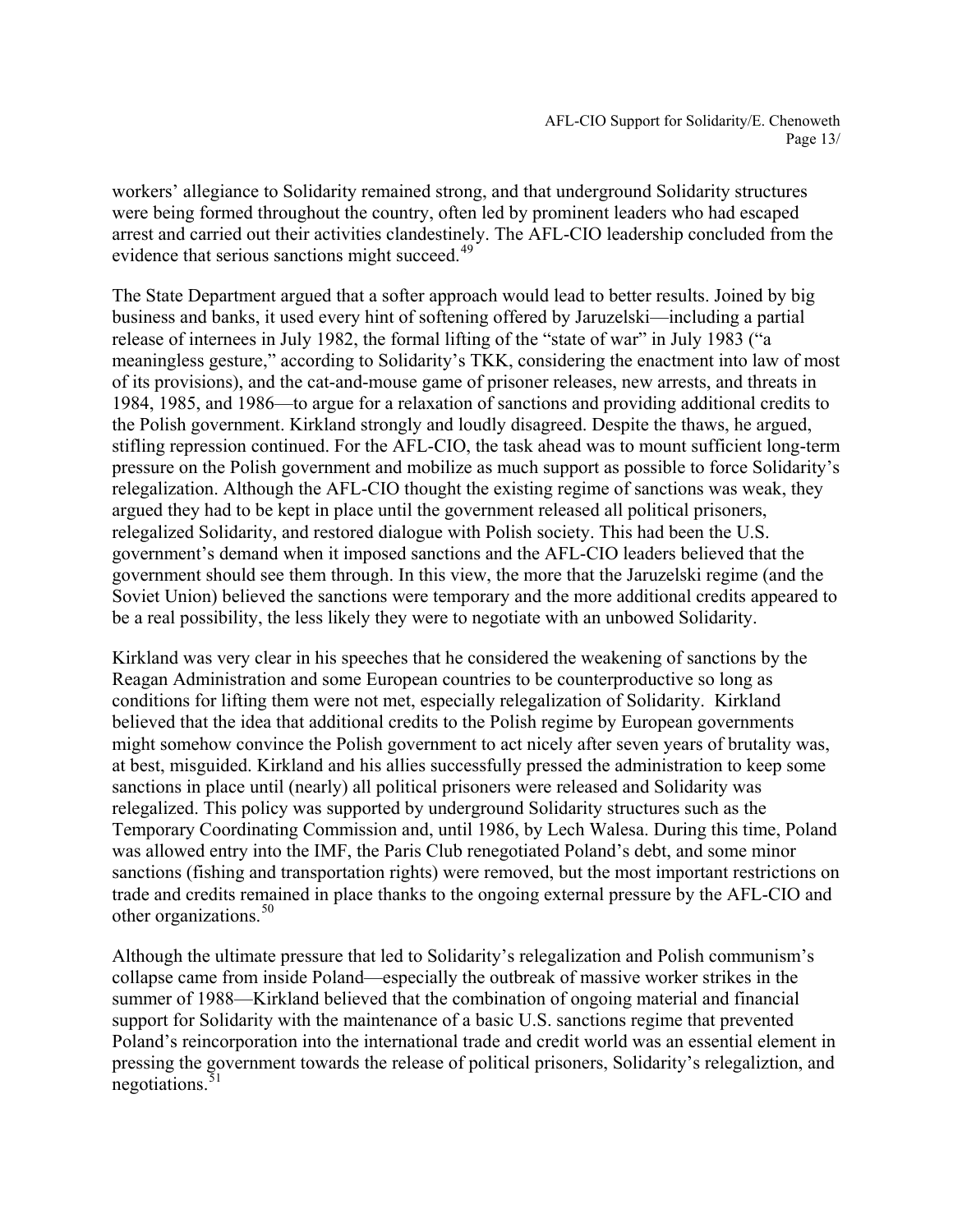AFL-CIO Support for Solidarity/E. Chenoweth Page 14/

## **The End Game**

The strikes of 1988 showed Solidarity's strength after seven years of harsh repression and led to the government's negotiation of the Roundtable Agreement in 1989 with Solidarity representatives that re-legalized the union. The Roundtable Agreement also allowed for partially contested elections. While the structures became fuzzy (candidates could run only under the formal name of "Citizens Committees of Lech Walesa," not under Solidarity's banner), the stakes were clear. The AFL-CIO quickly provided \$100,000 from its general dues for the election campaign. After pro-Solidarity candidates won all the contested seats in overwhelmingly fashion, the communist government was ultimately toppled by a Solidarity-led coalition.

Lane Kirkland expressed vindication at the AFL-CIO's policies and also pressed on to meet the tasks ahead, including getting much greater assistance to Poland than proposed by the Bush Administration and providing direct union-to-union and technical assistance to Solidarity. [52](#page-20-1) Following 1989, Kirkland fostered free trade unions in the newly free Eastern bloc countries and contended with doctrinaire free marketeers from imposing a new dogma on Eastern Europe.

## **Conclusion**

The AFL-CIO's campaign to support Solidarity was a unique example of international solidarity in American and even international labor history. There was no other issue in the post-war period that united and activated union members and leaders on a similar scale. The impact of the AFL-CIO's campaign of moral, political, and financial support to Solidarity is evident from the testimony of Solidarity leaders as well as the diverse commentary on the Left and the Right of the American spectrum. At a time when "left" political opinion had a growing antipathy to the AFL-CIO's policies in Central America, the labor movement's combined campaigns in support of Solidarity and the black free trade union movement in South Africa created a counterbalance allowing for greater unity and coalescing of views. This was due in part to the AFL-CIO's action to rejoin the ICFTU after Lane Kirkland became President and the encouragement he gave affiliates to play a greater role in their trade secretariats). This effort was aided by ICFTU General Secretary John Vanderveken, who assumed office around the same time as Kirkland. Vanderveken welcomed the AFL-CIO's return to the Confederation and encouraged its full participation in ICFTU activities.

This author's view is not unbiased. While being outside the labor movement, my own organization, the Committee in Support of Solidarity, had a strong involvement in the AFL-CIO campaign and received funding from a number of AFL-CIO affiliates. However, this paper has been based on an extensive examination of original sources for the first time, as well as a reexamination of my own organization's archives, interviews, and a review of the previous and new literature that has emerged on this topic. The conclusion remains the same: the campaign to support Solidarity—financially, morally, and politically—was the most significant and effective of many notable post-war AFL-CIO achievements in its international work.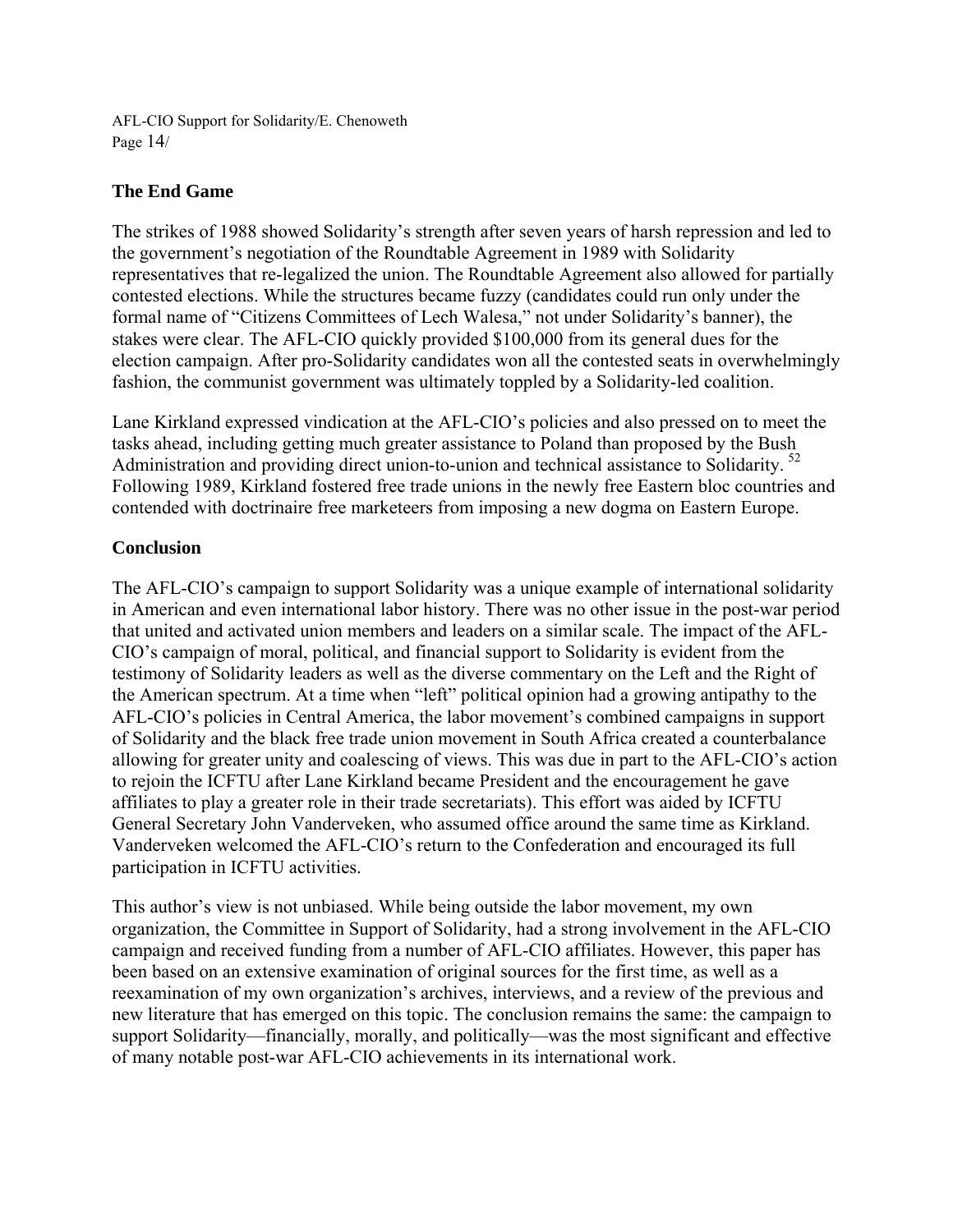AFL-CIO Support for Solidarity/E. Chenoweth Page 15/

What motivated the AFL-CIO's campaign was as simple and solemn as trade union solidarity. Lane Kirkland said often, "They are our brothers and we must help them." But the motivation was also as complicated as geopolitics: The AFL-CIO leadership believed that the power of freedom of association could undermine "the totalitarian structure of the communist system itself" and that, consequently, by weakening the communist system, Solidarity was "a force for world peace." This became universally clear in 1989, but it wasn't evident to many policy makers, intellectuals, or opinion makers beforehand. In this regard, the actions of the AFL-CIO required courage, character, and great principle against an establishment committed to stability and diplomacy. The AFL-CIO's understanding, actions, and principled persistence in helping Solidarity from the very beginning should have a prominent place in the annals of Solidarity and the histories of both Poland and the United States.

#### **The Author**

Eric Chenoweth was a co-founder of the Committee in Support of Solidarity in New York in 1981 and served as its director from December 1981 to July 1987. In that capacity, he worked closely with AFL-CIO officials in most areas of its campaign to support Solidarity. He worked in the International Affairs Department of the American Federation of Teachers from 1987 to 1991 and of the AFL-CIO from 1991 to 1993. He has been co-director of the Institute for Democracy in Eastern Europe, the successor organization of the Committee, from 1993 to present.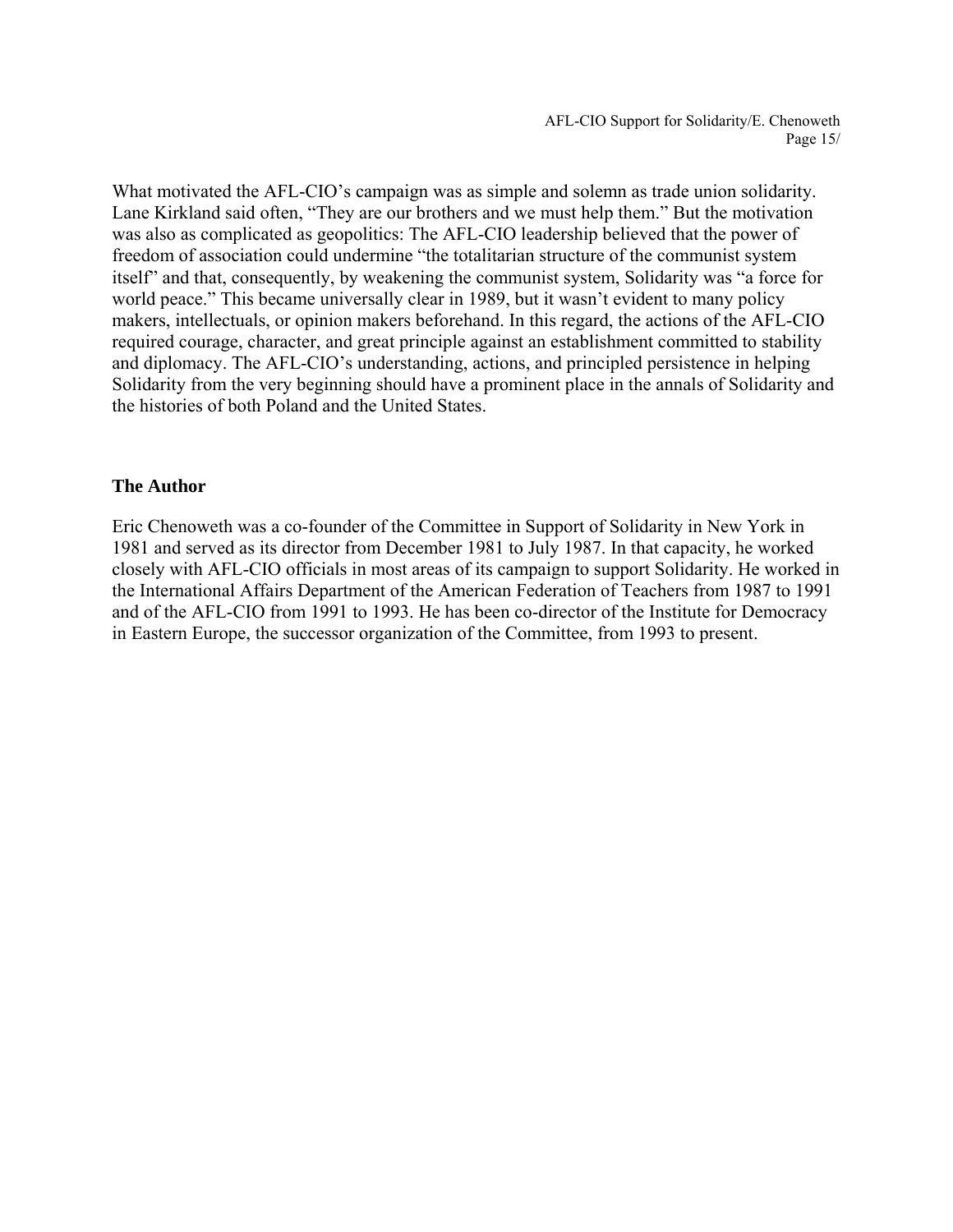AFL-CIO Support for Solidarity/E. Chenoweth Page  $16/$ 

#### **References**

In addition to other citations and documents listed in the endnotes below, the author relied on the following references for this paper:

*The Polish Revolution: Solidarity* by Timothy Garton Ash (New York: Charles Scribner & Sons, 1985)

*Power and Principle* by Zbigniew Brzezinski (New York: Farrar Straus Giroux, 1983)

*Solidarity with Solidarity: Western European Trade Unions and the Polish Crisis, 1980-1981,* ed. Idesbald Goddeeris, Harvard Cold War Studies Book Series (Lexington Books: Lanham, MD, 2010)

*Caveat: Realism, Reagan, and Foreign Policy* by Alexander Haig (New York: MacMillan, 1984).

*Countdown: The Polish Upheavals of 1956, 1968, 1970, 1976, 1980* by Jakub Karpinski (New York: Karz-Cohl, 1982)

*Lane Kirkland: Champion of American Labor* by Arch Puddington (Hoboken, NJ: John Wiley and Sons, 2005)

*August 1980: The Strikes in Poland* (New York, Radio Free Europe, 1981)

*George Meany and His Times* by Archie Robinson (New York: Simon and Schuster, 1981)

#### **Endnotes**

<u>.</u>

2. See "The ICFTU and the WCL: The International Coordination of Solidarity," by Kim Christians in *Solidarity With Solidarity*: *Western European Trade Unions and the Polish Crisis, 1980-1982*, edited by Idesbald Goddeeris, (Harvard Cold War Book Series: 2010), pp. 101–129.

<sup>1.</sup> See "Speech of Lech Walesa to the AFL-CIO 1989 Convention," *Proceedings to the 1989 Convention of the AFL-CIO*, published by the AFL-CIO, pp. 124-131. AFL-CIO: Washington, D.C., 1989. See also accounts by Solidarity leaders of the importance of AFL-CIO support in Chapter 6, "Solidarity Forever" in *Lane Kirkland: Champion of American Labor*, pp. 163-190. Similar testimonies can be found in the *Committee in Support of Solidarity Reports* and other contemporaneous publications reporting on events in Poland found in numerous university libraries and the Polish Institute for Arts and Sciences.

<sup>3.</sup> In fact, on June 13, 2013, the parliament approved a law eliminating the 8-hour working day, a right won in 1919 in anticipation of new International Labor Organization conventions. A proposed general strike by the Solidarity trade union to protest government policies has met with renewed calls to restrict the right to strike and freedom of association.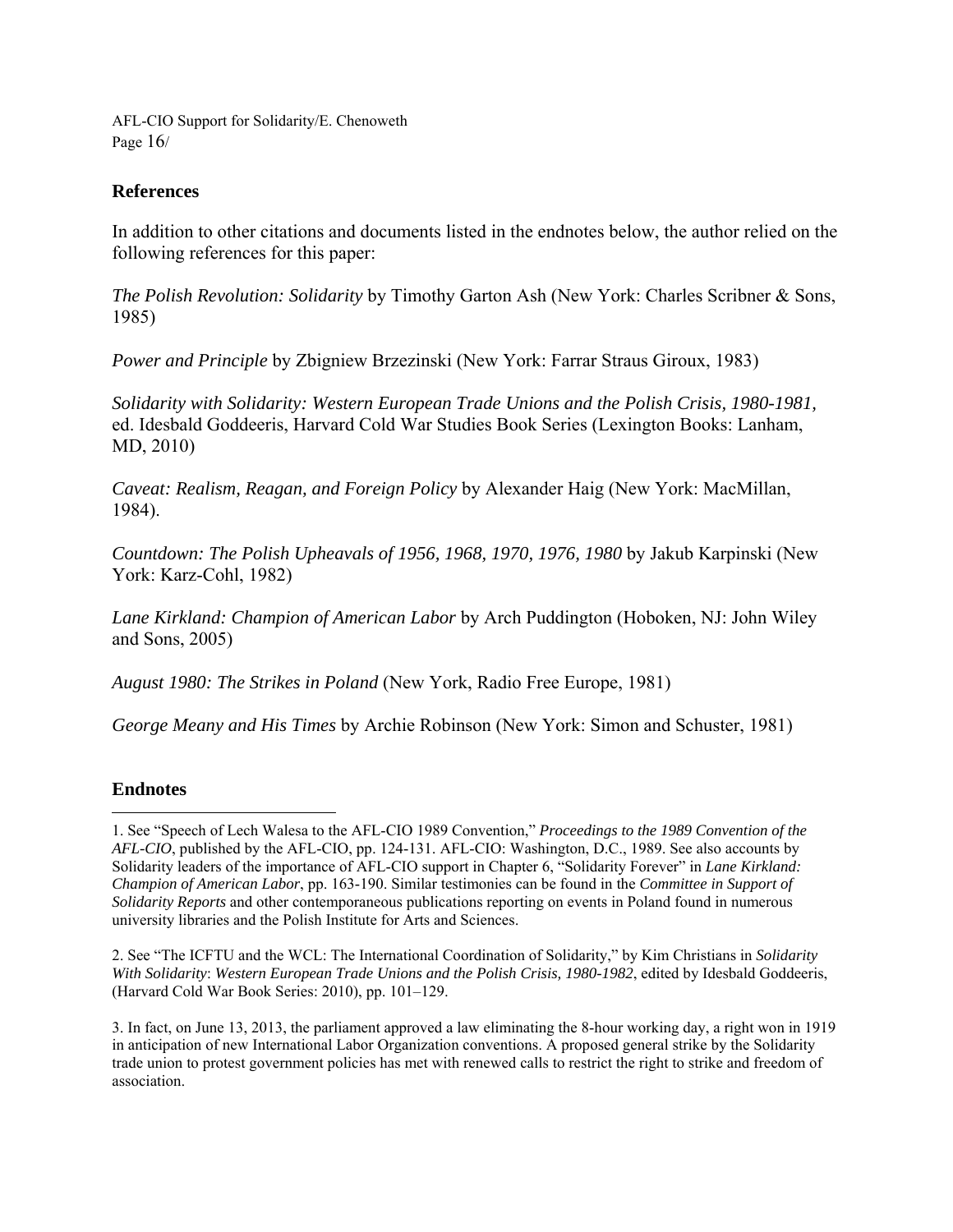4. Interviews with historian Pawel Zizak, September 17, 2011 and Irena Lasota, June 6, 2011. Mr. Zizak is author of the definitive biography in Polish of Lech Walesa. He is now working on a paper on the AFL-CIO's support for Poland. Ms. Lasota is a well-known American human rights activist. She left Poland in 1971 after her imprisonment for her role in organizing the 1968 student protests. She was president of the Committee in Support of Solidarity.

5. This paper is an expansion of an earlier and shorter version presented to the "World Toward Solidarity Conference," organized by the Institute for National Remembrance, October 21-24, 2010, Wroclaw, Poland. For this paper, the author expanded his research of files at the George Meany Memorial Archives to cover this period. While based on documentary history, the paper also relies on the author's first-hand knowledge of events.

6. Richard Wilson, interview with the author, August 3, 2011.

7. The phrases are George Meany's but Kirkland used similar language. See *George Meany and His Times* by Archie Robinson (New York, Atheneum: 1972), page 137, and generally Lane Kirkland's speeches on international affairs cited below.

8. See "Toward a New Foreign Policy," AFL-CIO Publication No. 185, "Perspectives on Labor and the World" series, International Affairs Department, 1983. See Publications section and IAD archives, GMMA.

9. Testimony to the U.S. Helsinki Commission, Tom Kahn, December 28, 1981, IAD collection, GMMA (individual folder) and archives of the Committee in Support of Solidarity, Hoover Institution.

10. *Free Trade Union News*, October 1981, Publications series, AFL-CIO, GMMA. Other speeches of Kirkland's are available in the publications and press releases boxes (processed) at the GMMA.

11. Among other actions, Kahn organized the AFL-CIO's Washington, DC and New York dinners on behalf of the exiled Soviet dissident Alexander Solzhenitsyn in 1975; a cross-country tour for similarly exiled Soviet dissident Vladimir Bukovsky in 1977; and a prominent exhibition in the AFL-CIO lobby of underground publications from Poland in 1978. As well, Kahn arranged support for free trade unions and dissident groups in the Soviet bloc and coorganized the Sakharov Hearings in Washington, D.C. with Freedom House in 1979. See "The Gallant Warrior: In Memoriam Tom Kahn" by Eric Chenoweth, *Uncaptive Minds*, No. 20, Summer 1992; "Tom Kahn and the Fight for Democracy: A Political Portrait and Personal Recollection" by Rachelle Horowitz, manuscript pp. 37-39 (adapted for publication in *Demokratiya*, no. 11, Winter 2007 and found on web site of *Dissent* magazine); and generally the unprocessed files of the International Affairs Department and Tom Kahn (Box 2 of 3) at the George Meany Memorial Archives (GMMA).

12. For Brown's analysis of the region, see, e.g., Letter of July 2, 1976 to Lane Kirkland in which he describes the first statement of the Workers Defenses Committee, KOR, a group of intellectuals inspired to act to defend workers repressed during the Ursus and Radom strikes of that year. Brown praised the intellectuals' statement, "especially the part which criticizes the lack of real worker representation in Poland, rather than just the economic issues." Unprocessed archives of Tom Kahn, GMMA (Box 1).

13. *Free Trade Union News*, July 1980. Publications of the International Affairs Department, AFL-CIO*.*  Publications Collection, George Meany Memorial Archives (GMMA).

14. AFL-CIO Press Release, August 20, 1980, Publications Series, Press Releases, GMMA. All major newspapers covered the event and clippings are available in unprocessed IAD and Kahn files. 15. Telegram from Lane Kirkland to Otto Kersten and Letter of ITF to Teddy Gleason, Unprocessed Papers, Lane Kirkland, GMMA.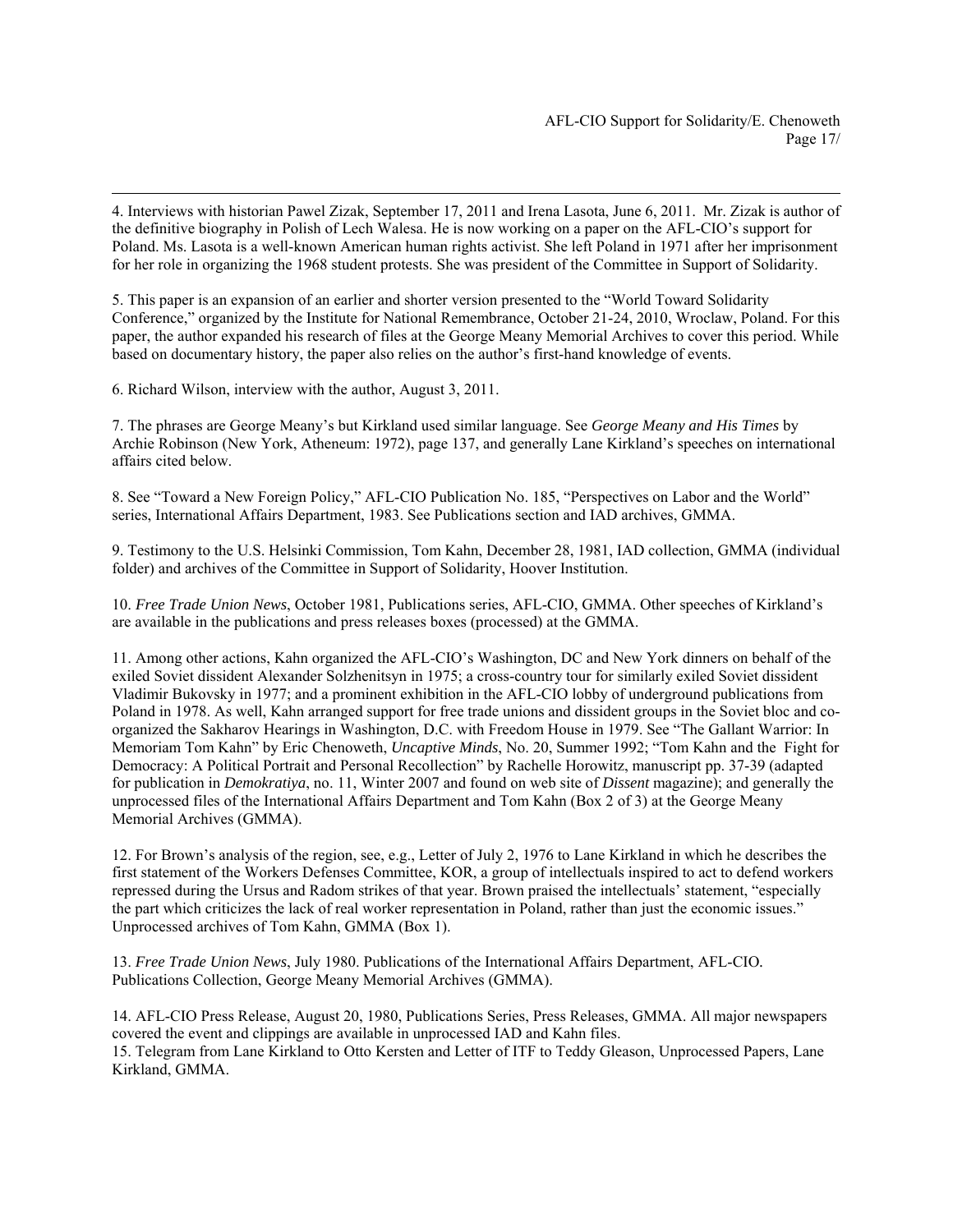AFL-CIO Support for Solidarity/E. Chenoweth Page 18/

 16. The PWAF was undertaken before the union's formal establishment and thus doesn't include the name Solidarity. The union formally adopted its name in a meeting of all the regional delegates of strike committees on September 17 as the Independent and Self-Governing Trade Union Solidarity (NSSZ Solidarność). It was registered only after a major confrontation between the union and the government in late November. See *The Polish Revolution* by Timothy Garton Ash.

17. AFL-CIO Press Release, September 4, 1980, Publications Series, Press Releases, GMMA.

18. Gregory Domber, relying on International Affairs Department, records, states \$250,000 was raised by November 1981. See "Evaluating International Influences on Democratic Development: Poland 1980-1989," CDDRL Working Papers, no. 88, July 2008, Center on Democracy, Development, and The Rule of Law, Freeman Spogli Institute for International Studies, Stanford University. The total combined a large number of small contributors as well as large and significant contributions from union affiliates, including several of \$10,000. Other contributions came from T-shirt, bumper sticker, and button sales carried out by the Polish Workers Task Force, a project of the youth group Frontlash and the Young Social Democrats. Kirkland, however, announced that \$250,000 had been raised by June 1981; it is likely that the fund raised additional significant monies before martial law.

19. Boxes 31-34, International Affairs Department, unprocessed collection, GMMA. A collection of folders includes all correspondence and receipts for contributions for the PWAF.

20. Letter to Otto Kersten from Lane Kirkland, July 1981, unprocessed files, Papers of Lane Kirkland, GMMA, as well as other correspondence in Kirkland's and Kahn's papers (including in processed IAD files). The safeguarding of equipment and preparations made for martial law are known through personal interviews with underground Solidarity activists.

21. Kahn especially maintained constant contact with Solidarity officials and émigrés with knowledge of events in Poland, kept American trade unionists informed of the events in Poland through the *Free Trade Union News*, coordinated activities with the ICFTU, and kept his hand on the pulse of the U.S. government. See issues of *FTUN* from January through November 1981 for ongoing policy statements (Publications section, GMMA). This section is also based on extensive conversations between the author and Tom Kahn during this period.

22. See, e.g., *U.S. Intelligence and the Confrontation in Poland, 1980–81*, by Douglas J. MacEachin (Pennsylvania State University Press: 2002). For the AFL-CIO's demonstrations, see February 1982 *Free Trade Union News*; Box 31, International Affairs Department, processed collection, GMMA; unprocessed archives of the Committee in Support of Solidarity (donated to the Hoover Institution). In response to the December 1980 threat, the AFL-CIO organized nationwide protests against a Soviet invasion to back Carter's threats.

23. A debate on the topic of how best to support Solidarity was organized on March 30, 1981 at the Polish Institute for Arts and Sciences by the Committee for the Free World and League for Industrial Democracy between Tom Kahn and Norman Podhoretz, editor of the neoconservatives *Commentary* magazine. The transcript is on file at the Polish Institute for Arts and Sciences and the Institute for Democracy in Eastern Europe. This author has argued (e.g. in "The Gallant Warrior: In Memoriam Tom Kahn," *Uncaptive Minds*, no. 20, Summer 1992) that on December 13, 1981 the debate was decided in the short-term in Mr. Podhoretz's favor, but that in the end, Mr. Kahn proved correct that a mass oppositional workers' movement would be the force that "struck at the roots of the totalitarian structure" and create the catalyst for the fall of communism. Notwithstanding the differences in this debate, neoconservatives and the AFL-CIO agreed fully that the Reagan Administration reacted weakly to martial law and argued for stronger sanctions (see below).

24. Ibid. "Debate Between Tom Kahn and Norman Podhoretz at the Polish Institute for Arts and Sciences," March 30, 1981.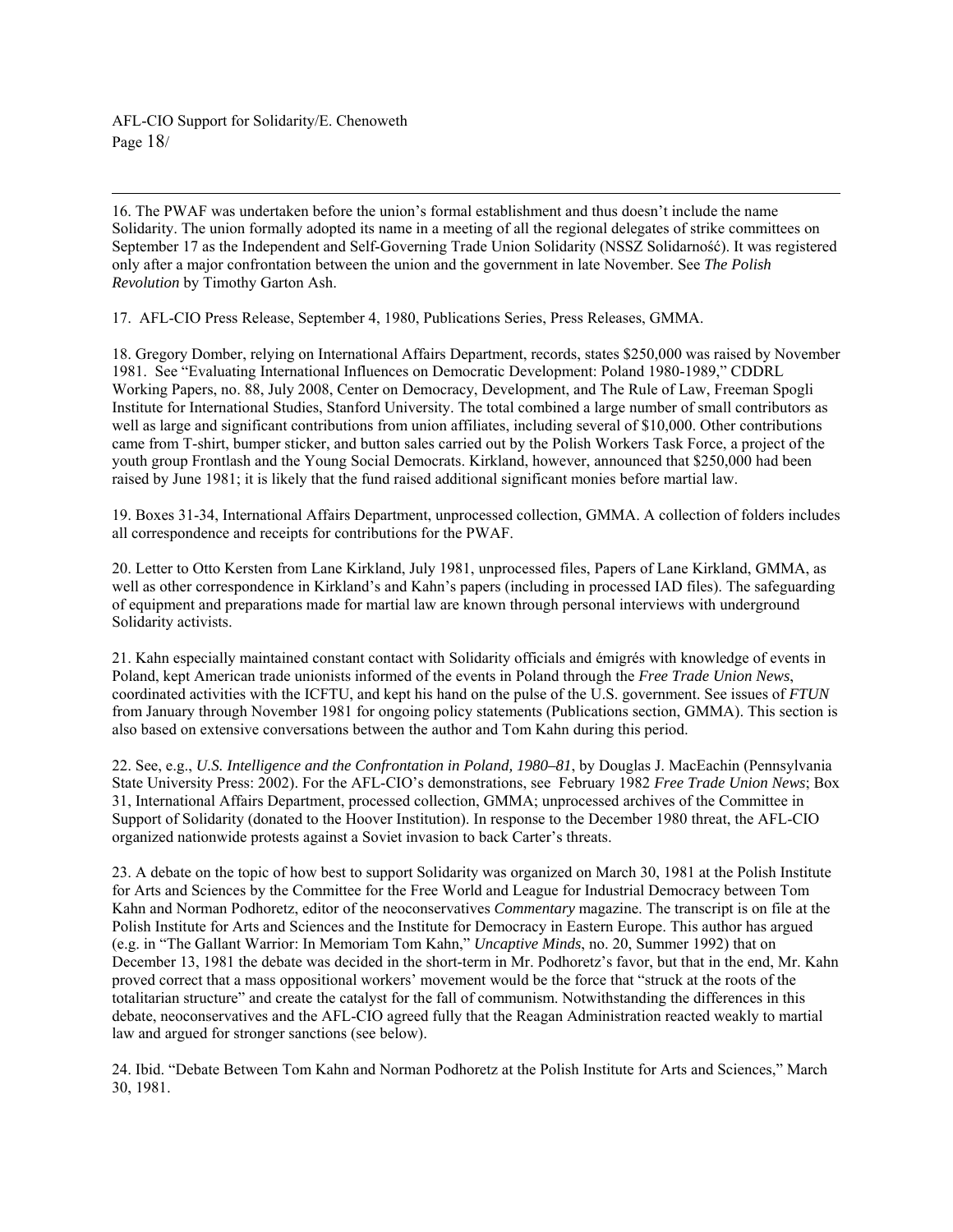25. Speech to the 1980 Convention of the Social Democrats reprinted in *Social Democrat*, December 1980. For a collection of his speeches, see Tom Kahn's archives at the Library of Congress in Washington, D.C. See also Social Democrats, USA archives at Duke University in North Carolina.

1

26. See Chapter 13, "Caught off Guard" (pp. 211-234) in *U.S. Intelligence and the Confrontation in Poland, 1980– 81*, by Douglas J. MacEachin (Pennsylvania State University Press: 2002). MacEachin notes that the State Department and the administration generally were "unprepared for the *sudden imposition* of martial law" despite the fact that Ryszard Kuklinski, a high official in the Polish general army staff, had been informing the CIA of such plans for nearly a year. Fearing capture, Kuklinski escaped Poland in October1981. General Jaruzelski meanwhile had combined the powers of Communist Party First Secretary, Prime Minister, Defense Minister, and chairman and vice chairman of the highest national security bodies, indicating the Soviet Union's high degree of trust in him to "end" the crisis. Jaruzelski wrote in his memoirs that, given the knowledge that Kuklinski had provided details of martial law, the fact that the U.S. did nothing was seen as tacit U.S. acceptance of an internal crackdown as a preferred outcome. MacEachin, a retired Deputy Chief for Intelligence, concludes that U.S. officials overlooked the consequences of Kuklinski's exit and many events pointing to the impending internal crackdown.

27. For accounts of the Polish crisis in the period August 1980–December 1981, and the government's increasingly provocative behavior towards Solidarity, see *Daily Reports* of the RFE/RL and *The Polish Revolution* by Timothy Garton Ash, among others.

28. Ongoing protests against martial law and in support of Solidarity are reported in the *AFL-CIO News*, *Free Trade Union News*, and in AFL-CIO press releases from December 14, 1981 to August 31, 2002 (the 2<sup>nd</sup> anniversary of the Gdansk Accords). Events were organized on anniversaries of the imposition of martial law (December 13) and of the Gdansk Accords, attended by thousands of unionists, through 1984. See Information Department and Publications Series, GMMA.

29. Office of the President, American Federation of Teachers, Walter Reuther Library, Wayne State University, Boxes 52 and 53 (Files 52.44-45 and 53.1-4). See also AFT archives, International Affairs Department, Box 7, File 14 for its ongoing Adopt-Family campaign, et alia, and Committee in Support of Solidarity unprocessed archives (now at the Hoover Institution).

30. National Endowment for Democracy archives are at the Library of Congress. Tom Kahn and Free Trade Union Institute unprocessed files are at GMMA and IAD files.

31. The unprocessed archives of Lane Kirkland include a letter from Irving Brown to Lane Kirkland recommending that the AFL-CIO respond positively to the request of John Vanderveken for contributions to the Solidarity Fund. Kirkland and Brown both viewed the contribution as a means to solidify renewed international trade union unity following the AFL-CIO's rejoining of the ICFTU at Kirkland's initiative. There are two additional contributions to the ICFTU Solidarity Fund, one before martial law and one afterwards totaling \$150,000. Lane Kirkland, Unprocessed, Country Files: Poland 1981-88, GMMA.

32. This author was in Poland at the time, meeting with a member of the Solidarity Regional Coordinating Commission of Mazowsze. I was crestfallen as he turned on the TV news report, which clearly aimed to demonstrate the full power of the state and demoralize Solidarity activists. Showing that anything can be turned into a positive, he told me, "It doesn't matter. This shows society how much the West supports us." The author traveled to Poland as director of the Committee in Support of Solidarity.

33. Conversation with the author and Speech to International Affairs Regional Conferences in Tom Kahn, Box 1, unprocessed files, GMMA. Note: The George Meany Memorial Archives has kept an individual box marked Tom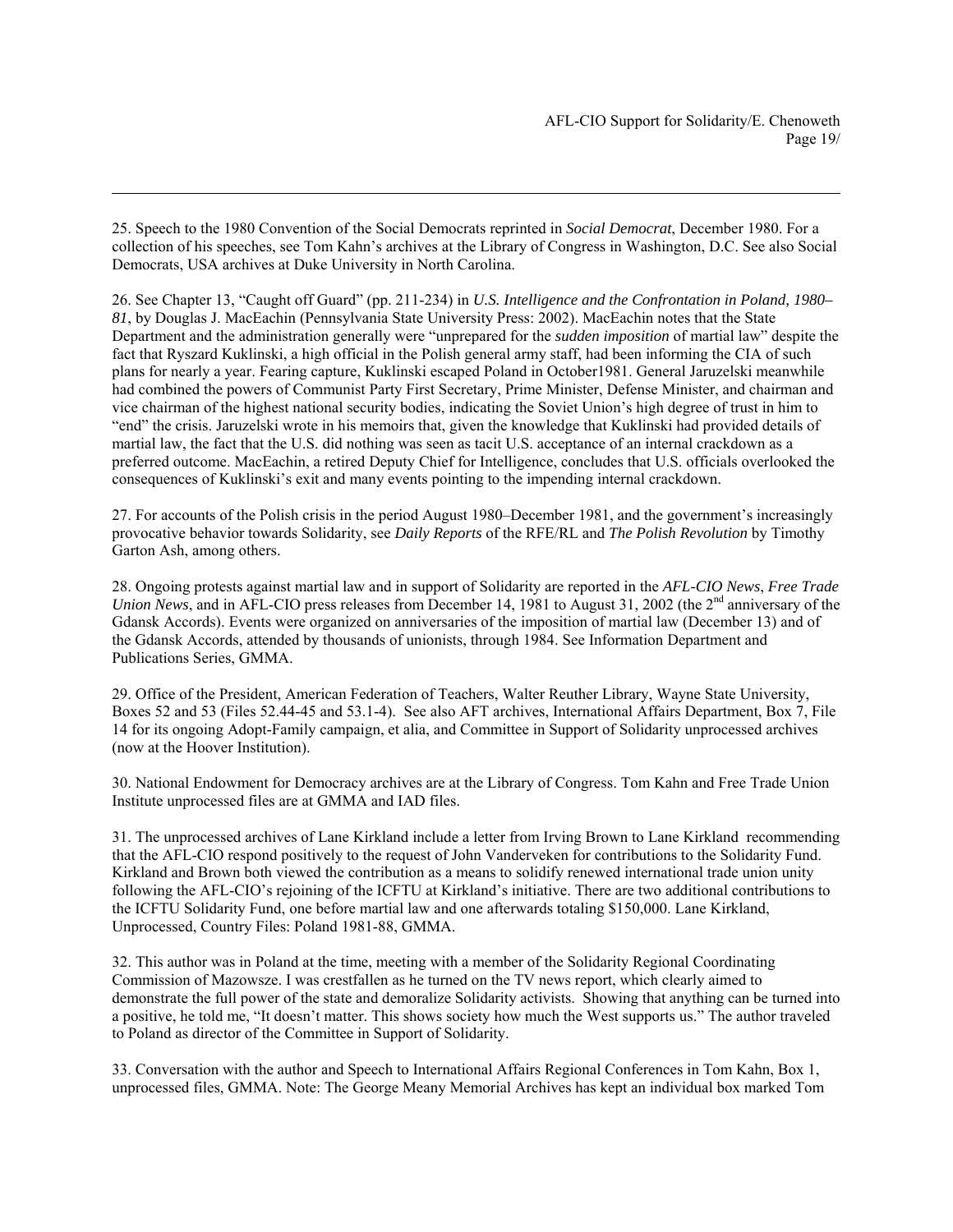AFL-CIO Support for Solidarity/E. Chenoweth Page 20/

 Kahn unprocessed files that hold papers from the 1980s. In addition, the author refers to the larger collection of Tom Kahn's files, which were sent to the International Affairs Department starting in 1972, when he went to work for the AFL-CIO. These are also unprocessed. Personal collections of his speeches and writings are also deposited at the Library of Congress.

34. See the unprocessed archives of Tom Kahn (Box 1) for correspondence with the Coordinating Office as well as the unprocessed archives of the Committee in Support of Solidarity now at the Hoover Institution.

35. This figure is the usual figure cited for total support to Solidarity by the AFL-CIO (see, e.g., Domber, Puddington, Horowitz). When considering overall support for the Polish freedom movement, and the AFL-CIO's efforts for a broad range of underground initiatives, this figure is understated.

36. See interview with Wiktor Kulerski in *Committee in Support of Solidarity Reports*, no. 50, 1988, as well as previous interviews with and articles by Kulerski in the same publication.

37. *Free Trade Union News*, August 1982, August 1983, and August 1984 ("Victory for Free Labor at the ILO" by Eugenia Kemble), Publication Series GMMA; ILO press releases, July 1983 (including an exchange of letters between the Polish Government and Francois Blanchard); and op. cit. *Solidarity with Solidarity*, section on ICFTU.

38. CSS archives.

39. Op. Cit., Douglas MacEachin, *U.S. Intelligence and the Confrontation in Poland, 1980–81*.

40. Formally, Jaruzelski invoked a constitutional provision for emergency measures in the event the state was being attacked by an external agent, *stan wojeny* in Polish, or literally "state of war." Of course, in this instance, the Polish population was the "external danger" against whom war was waged. This phrase has been rendered as martial law in most contemporary and historical accounts, which fails to convey the Orwellian character of the event.

41. Statement of AFL-CIO, December 14, Publications Section, GMMA.

42. The anti-Nazi boycott was initiated by the Jewish Labor Committee formed in 1934 by among others David Dubinsky and the United Hebrew Trades. JLC delegates convinced the AFL-CIO convention to adopt the boycott more broadly. See also History of the Jewish Labor Committee, Wikipedia. For other positions regarding sanctions and boycotts (South Africa starting from 1960, Chile after the Pinochet coup, among others), see Publications Section, Resolutions of the AFL-CIO Executive Council and Conventions, GMMA. See also unprocessed section of International Affairs Department.

43. See "Toward a New Foreign Policy," AFL-CIO Publication No. 185, International Affairs Department, 1983, Publications and IAD section GMMA. See also "The Widening Gap Between Words and Deeds," by Lane Kirkland, *Free Trade Union News*, March 1982, reprinted from the *Washington Post*, February 24, 1982. 44. For a description of the letter, see "Supporting the Revolution: America, Democracy, and the End of the Cold War," thesis of Gregory F. Domber, The George Washington University, which will be expanded to book form. Kirkland's comment was made in a speech at the Waldorf-Astoria on April 3 to the Foreign Policy Association, Information and Publications Archive, GMMA.

45. Bonitati, Robert Files, Box 10, Ronald Reagan Presidential Library, written notes of meeting between Ronald Reagan and Lane Kirkland, December 18, 1981. See also Diary of Ronald Reagan, Ronald Reagan Presidential Library web site, entry for December 21, 1981, where different sentiments are expressed.